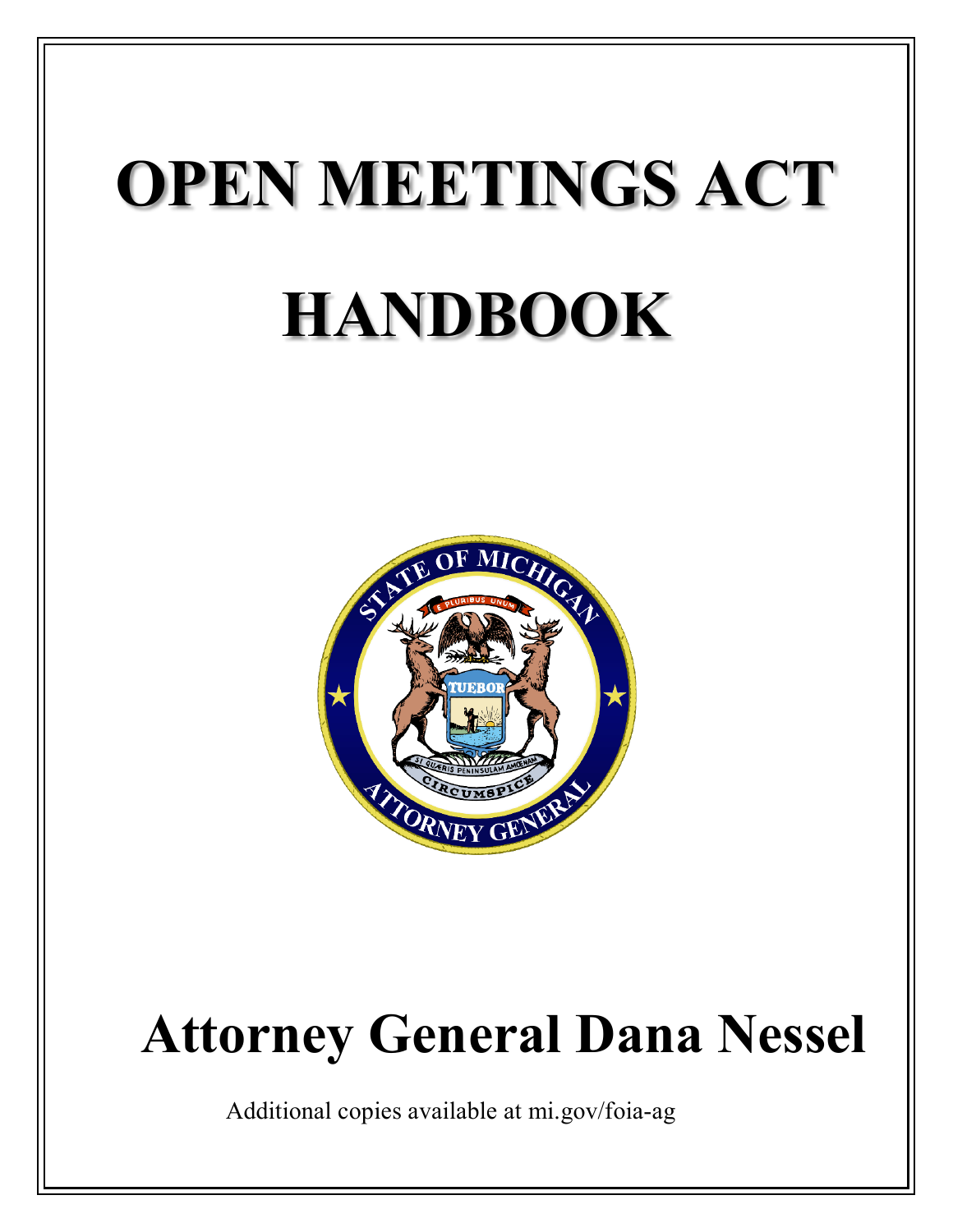The Handbook is intended to be a quick reference guide. It is not intended to be encyclopedic on every subject or resolve every situation that may be encountered.

# **TABLE OF CONTENTS**

# **THE BASICS**

# **DECISIONS MUST BE MADE IN PUBLIC MEETINGS**

# **CLOSED SESSIONS**

| Avoid using the terms "closed session" and "executive session" interchangeably12 |  |
|----------------------------------------------------------------------------------|--|
|                                                                                  |  |
|                                                                                  |  |
|                                                                                  |  |

# **PUBLIC ATTENDING OPEN MEETINGS**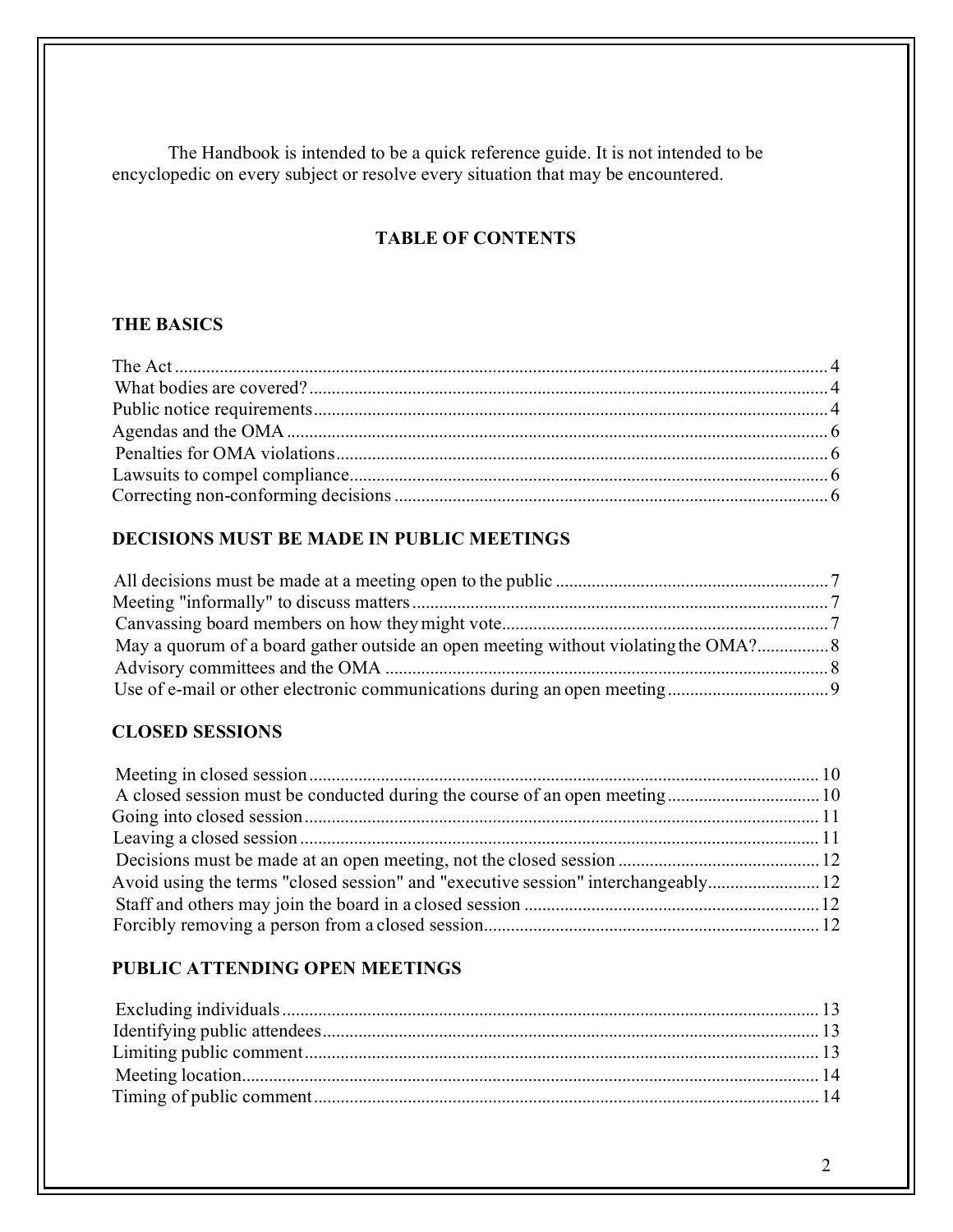|--|--|

# **MINUTES**

# PARLIAMENTARY PROCEDURES

|--|--|--|--|--|

# **QUORUM**

# **VOTING**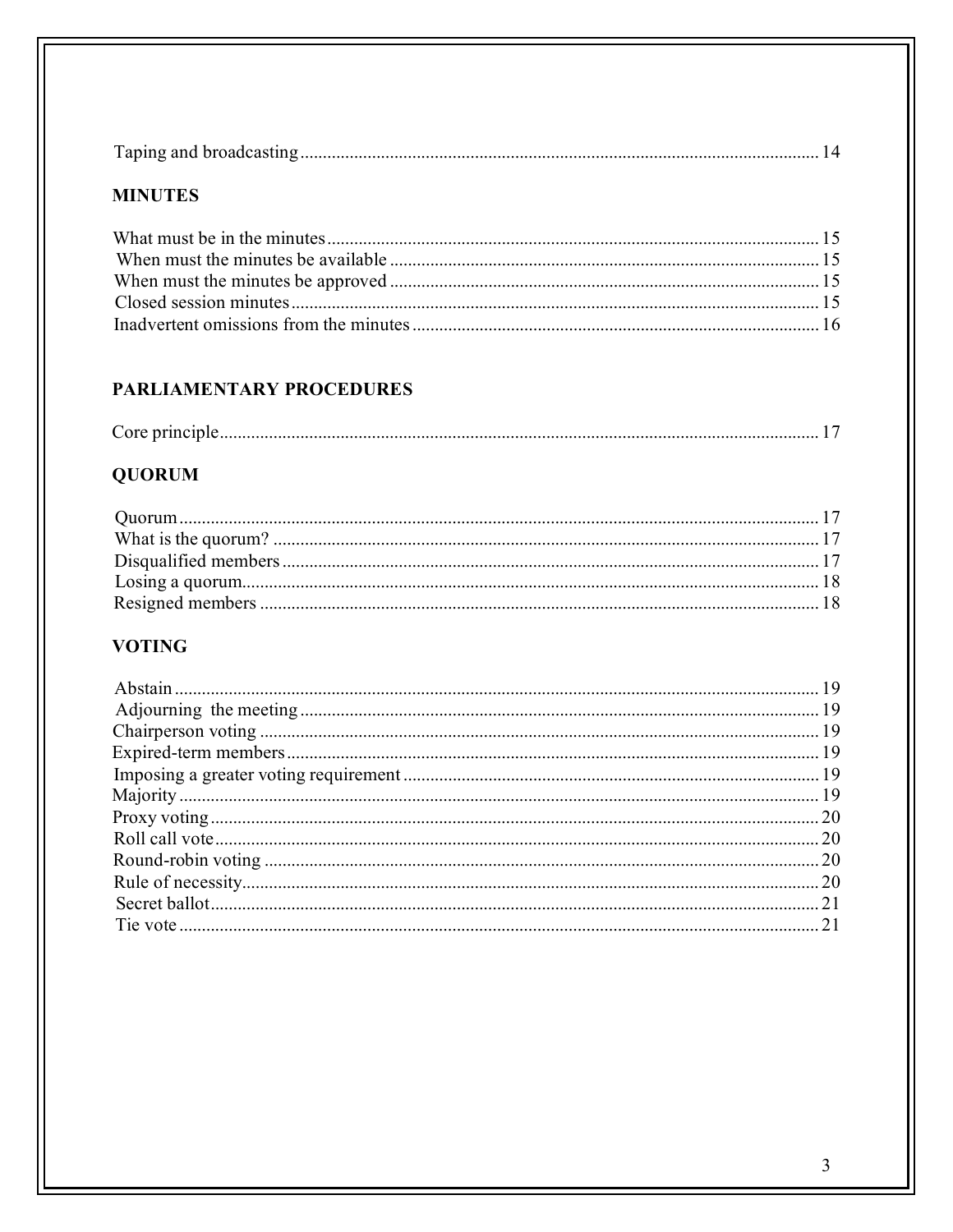### **OPEN MEETINGS ACT**

#### **THE BASICS**

**The Act** – the [Open Meetings Act \(OMA\) is 1976 PA 267, MCL 15.261 through 15.275. T](http://www.legislature.mi.gov/(S(hngc1mj4nomrnvu4q5erut45))/mileg.aspx?page=getObject&amp%3Bamp%3BobjectName=mcl-Act-267-of-1976)he OMA took effect January 1, 1977. In enacting the OMA, the Legislature promoted a new era in governmental accountability and fostered openness in government to enhance responsible  $decision$  making.<sup>1</sup>

Nothing in the OMA prohibits a public body from adopting an ordinance, resolution, rule, or charter provision that requires a greater degree of openness relative to public body meetings than the standards provided for in the [OMA](http://www.legislature.mi.gov/(S(hngc1mj4nomrnvu4q5erut45))/mileg.aspx?page=getObject&amp%3Bamp%3BobjectName=mcl-Act-267-of-1976)[.](#page-3-1)<sup>2</sup>

What bodies are covered? – the OMA applies to all meetings of a *public body*.<sup>3</sup> A "public body" is broadly defined as:

[A]ny state or local legislative or governing body, including a board, commission, committee, subcommittee, authority, or council, that is empowered by state constitution, statute, charter, ordinance, resolution, or rule to *exercise governmental or proprietary authority or perform a governmental or proprietary function*; a lessee of such a body performing an essential public purpose and function pursuant to the [lease agreement.](http://www.legislature.mi.gov/(S(gykims55pmu1tj551ehpyn55))/mileg.aspx?page=getObject&amp%3Bamp%3BobjectName=mcl-15-262)<sup>4</sup> [Emphasis added.]

As used in the OMA, the term ["public body"](http://www.ag.state.mi.us/opinion/datafiles/1970s/op05183.htm) connotes a collective entity and does not include an individual government official[.](#page-3-4)<sup>5</sup> The OMA does not apply to *private*, nonprofit corporations.<sup>6</sup>

**Public notice requirements** – a meeting of a public body cannot be held unless public notice is given consistent with the **OMA**.<sup>7</sup> A [public notice](http://www.legislature.mi.gov/(S(gykims55pmu1tj551ehpyn55))/mileg.aspx?page=getObject&amp%3Bamp%3BobjectName=mcl-15-264) must contain the public body's name, telephone number, and address, and must be posted at its principal office and any otherlocations

<span id="page-3-1"></span><span id="page-3-0"></span><sup>1</sup>*Booth Newspapers, Inc v Univ of Michigan Bd of Regents*, 444 Mich 211, 222-223; 507 NW2d 422 (1993).  $^{2}$  MCL 15.261.

 $3$  MCL 15.263. When the Handbook refers to a "board," the term encompasses all boards, commissions, councils, authorities, committees, subcommittees, panels, and any other public body.

<span id="page-3-2"></span> $4$  MCL 15.262(a). The provision in the OMA that includes a lessee of a public body performing an essential public purpose is unconstitutional because the title of the act does not refer to organizations other than "public bodies." OAG, 1977-1978, No 5207, p 157 (June 24, 1977). Certain boards are excluded "when deliberating the merits of a case." MCL 15.263(7). See also MCL 15.263(8) and (10).

<span id="page-3-3"></span> $^5$  Herald Co v Bay City, 463 Mich 111, 129-133; 614 NW2d 873 (2000) – a city manager is not subject to the OMA. *Craig v Detroit Public Schools Chief Executive Officer*, 265 Mich App 572, 579; 697 NW2d 529 (2005). OAG, 1977-1978, No 5183A, p 97 (April 18, 1977).

<span id="page-3-4"></span> $6$  OAG, 1985-1986, No 6352, p 252 (April 8, 1986) – the Michigan High School Athletic Association is not subject to the OMA. See also *Perlongo v Iron River Cooperative TV Antenna Corp*, 122 Mich App 433; 332 NW2d 502  $(1983)$ .

<span id="page-3-5"></span><sup>7</sup> MCL 15.265(1). *Nicholas v Meridian Charter Twp*, 239 Mich App 525, 531; 609 NW2d 574 (2000).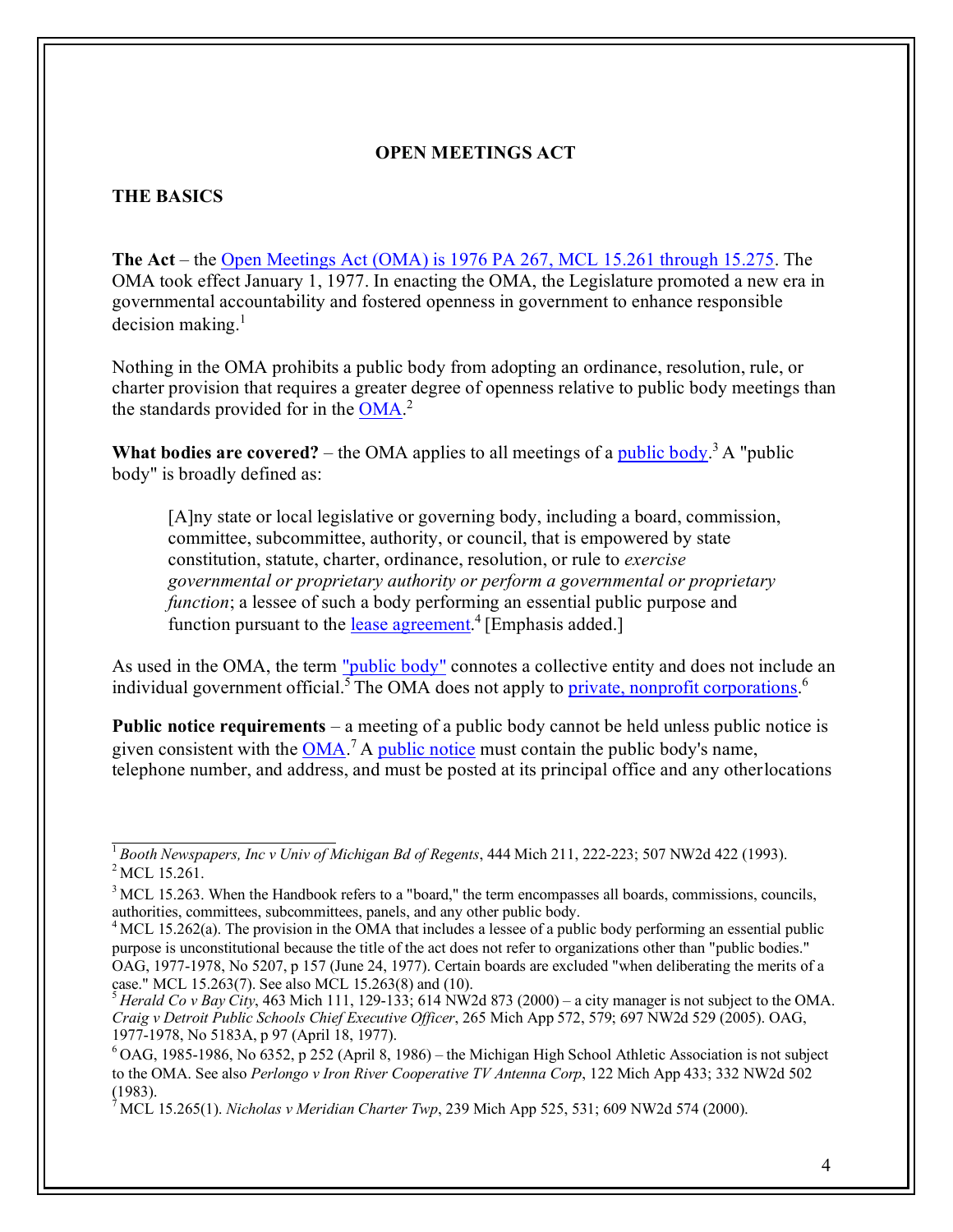the [public](http://www.legislature.mi.gov/(S(gykims55pmu1tj551ehpyn55))/mileg.aspx?page=getObject&amp%3Bamp%3BobjectName=mcl-15-264) body considers appropriate.<sup>8</sup> If a public body is a part of a state department, a public [notice](http://www.legislature.mi.gov/(S(gykims55pmu1tj551ehpyn55))/mileg.aspx?page=getObject&amp%3Bamp%3BobjectName=mcl-15-264) must also be posted in the principal office of the state department.<sup>9</sup>

Public notice requirements are specific to the type of meeting:

(1) For regular meetings of a public body, there shall be posted within 10 days after the first meeting of the public body in each calendar or fiscal year a public notice stating the dates, times, and places of its regularmeetings.

(2) For a change in schedule of regular meetings of a public body, there shall be posted within three days after the meeting at which the change is made, a public notice stating the new dates, times, and places of its regularmeetings.

(3) For a rescheduled regular or a special meeting of a public body, a public notice stating the date, time, and place of the meeting shall be posted at least 18 hours before the meeting.

(4) A meeting of a public body which is recessed for more than 36 hours shall be reconvened only after [public notice](http://www.legislature.mi.gov/(S(gykims55pmu1tj551ehpyn55))/mileg.aspx?page=getObject&amp%3Bamp%3BobjectName=mcl-15-265) has been posted at least 18 hours before the reconvened meeting[.10](#page-4-2)

At their first meeting of the calendar or fiscal year, each board must set the dates, times, and places of the board's regular meetings for the coming year. The OMA does not require any particular number of meetings. The board's schedule of regular meetings is not, of course, set in stone. The board is free to cancel or reschedule its meetings.

The minimum 18-hour notice requirement is not fulfilled if the public is denied access to the notice of the meeting for any part of the  $18 \text{ hours}$ .<sup>11</sup> The requirement may be met by posting at least 18 hours in advance of the meeting using a method designed to assure access to the notice. For example, the public body can post the [notice](http://www.ag.state.mi.us/opinion/datafiles/1980s/op05724.htm) at the main entrance visible on the outside of the building that houses the principal office of the public bod[y.](#page-4-4)<sup>12</sup>

A public body must send copies of the public notices by first class mail to a requesting party, upon the party's payment of a yearly fee of not more than the reasonable estimated cost of printing and postage. Upon written request, a public body, at the same time a public notice of a meeting is posted, must provide a copy of the public notice to any newspaper published in the state or any radio or television station located in the state, [free of charge.](http://www.legislature.mi.gov/(S(gykims55pmu1tj551ehpyn55))/mileg.aspx?page=getObject&amp%3Bamp%3BobjectName=mcl-15-266)<sup>[13](#page-4-4)</sup>

<span id="page-4-2"></span><span id="page-4-1"></span>

<span id="page-4-0"></span><sup>&</sup>lt;sup>8</sup> MCL 15.264(a)-(c).<br><sup>9</sup> MCL 15.264(c).<br><sup>10</sup> MCL 15.265(2)-(5).

<span id="page-4-4"></span><span id="page-4-3"></span><sup>&</sup>lt;sup>11</sup> OAG, 1979-1980, No 5724, p 840 (June 20, 1980). <sup>12</sup> OAG No 5724.

 $^{13}$  MCL 15.266.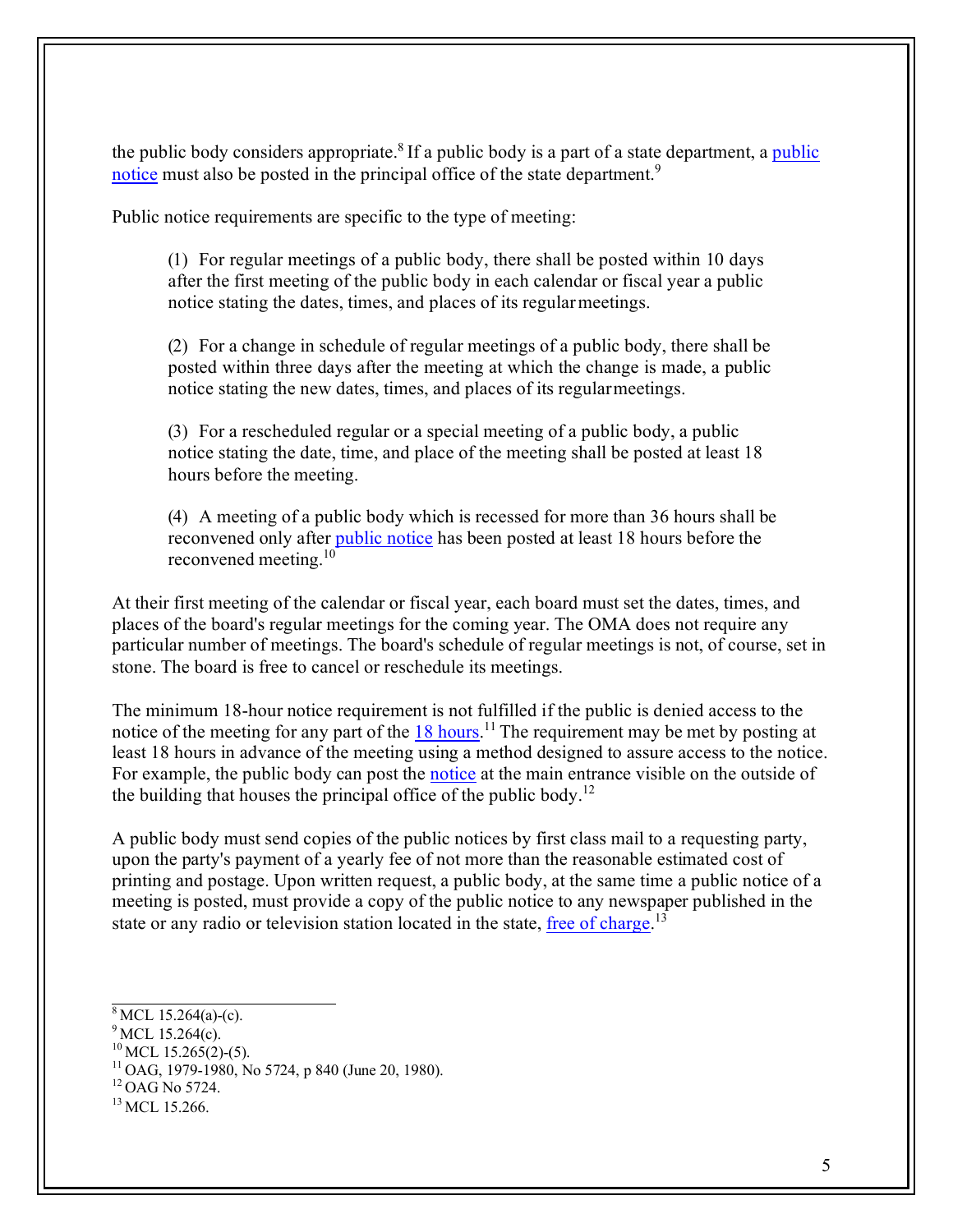**Agendas and the OMA –** while the OMA requires a public body to give public notice when it meets, it has no requirement that the *public* notice include an agenda or a specific statement as to the purpose of a meeting.<sup>14</sup> No agenda format is required by the OMA.<sup>15</sup>

**Penalties for OMA violations –** a public official who "intentionally violates" the OMA may be found guilty of a [misdemeanor](http://www.legislature.mi.gov/(S(gykims55pmu1tj551ehpyn55))/mileg.aspx?page=getObject&amp%3Bamp%3BobjectName=mcl-15-272)<sup>16</sup> and may be [personally liable](http://www.legislature.mi.gov/(S(gykims55pmu1tj551ehpyn55))/mileg.aspx?page=getObject&amp%3Bamp%3BobjectName=mcl-15-273) for actual and exemplary damages of not more than \$500 for a single meeting.<sup>17</sup> The exemptions in the OMA must be strictly construed. The "rule of lenity" (i.e., courts should mitigate punishment when the punishment in the criminal statute is unclear) does not apply to construction of the OMA's exemption[s.](#page-5-4)<sup>18</sup>

A decision made by a public body may be invalidated by a court, if the public body has not complied with the requirements of [MCL 15.263\(1\), \(2\), and \(3\)](http://www.legislature.mi.gov/(S(gykims55pmu1tj551ehpyn55))/mileg.aspx?page=getObject&amp%3Bamp%3BobjectName=mcl-15-263) [i.e., making decisions at a public meeting] or if failure to give notice in accordance with section 5 has interfered with substantial compliance with [MCL 15.263\(1\), \(2\), and \(3\)](http://www.legislature.mi.gov/(S(gykims55pmu1tj551ehpyn55))/mileg.aspx?page=getObject&amp%3Bamp%3BobjectName=mcl-15-263) and the court finds that the noncompliance has impaired the rights of the public under the OMA.

Lawsuits to compel compliance – actions must be brought within [60 days](http://www.legislature.mi.gov/(S(gykims55pmu1tj551ehpyn55))/mileg.aspx?page=getObject&amp%3Bamp%3BobjectName=mcl-15-270) after the public body's approved minutes involving the challenged decision are made publicly available.<sup>19</sup> If the decision involves the approval of contracts, the receipt or acceptance of bids, or the procedures pertaining to the issuance of bonds or other evidences of indebtedness, the action must be brought within  $30$  days after the approved minutes are made publicly available.<sup>20</sup> If the decision of a state public body is challenged, venue is in **Ingham County.**<sup>[21](#page-5-7)</sup>

**Correcting non-conforming decisions** – in any case where a lawsuit has been initiated to invalidate a public body's decision on the ground that it was not made in conformity with the OMA, the public body may, without being deemed to make any admission contrary to its interest, reenact the disputed decision in conformity with the OMA. A decision reenacted in this manner shall be effective from the [date of reenactment](http://www.legislature.mi.gov/(S(gykims55pmu1tj551ehpyn55))/mileg.aspx?page=getObject&amp%3Bamp%3BobjectName=mcl-15-270) and is not rendered invalid by any deficiency in its initial enactment.<sup>22</sup> If the board acts quickly, the reenactment may defeat a claim for attorney's fees, since plaintiffs would not be successful in "obtaining relief in the action" within the meaning of the  $OMA<sup>23</sup>$ 

<span id="page-5-0"></span> $14$  OAG, 1993-1994, No 6821, p 199 (October 18, 1994). But, as discussed in OAG No 6821, other statutes may require a public body to state in its notice the business to be transacted at the meeting.<br>
<sup>15</sup> Lysogorski v Bridgeport Charter Twp, 256 Mich App 297, 299; 662 NW2d 108 (2003).<br>
<sup>16</sup> MCL 15.272.<br>
<sup>17</sup> MCL 15.273.<br>
<sup>18</sup> P

<span id="page-5-2"></span><span id="page-5-1"></span>

<span id="page-5-3"></span>

<span id="page-5-5"></span><span id="page-5-4"></span>

<span id="page-5-7"></span><span id="page-5-6"></span>

<span id="page-5-9"></span><span id="page-5-8"></span>

<sup>23</sup>*Leemreis v Sherman Twp*, 273 Mich App 691, 700; 731 NW2d 787 (2007). *Felice v Cheboygan County Zoning Comm*, 103 Mich App 742, 746; 304 NW2d 1 (1981).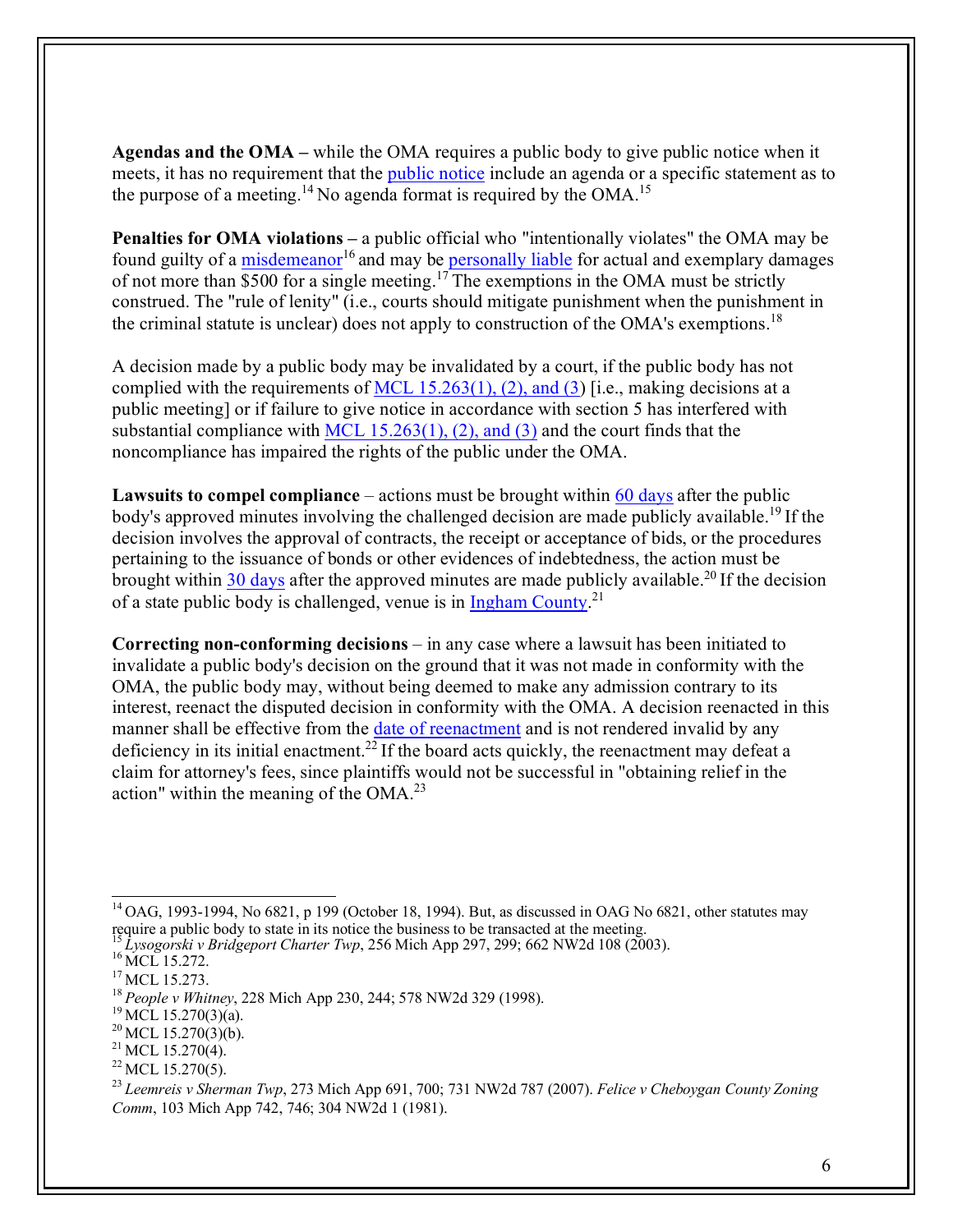### **DECISIONS MUST BE MADE IN PUBLIC MEETINGS**

**All decisions must be made at a meeting open to the public** – the OMA defines "decision" to mean "a determination, action, vote, or disposition upon a motion, proposal, recommendation, resolution, order, ordinance, bill, or measure on which a vote by members of a public body is required and by which a [public body](http://www.legislature.mi.gov/(S(gykims55pmu1tj551ehpyn55))/mileg.aspx?page=getObject&amp%3Bamp%3BobjectName=mcl-15-262) effectuates or formulates public policy."<sup>24</sup> The OMA provides that "[a]ll decisions of a public body shall be made at a meeting open to the public," and that, with limited exceptions, "[a]ll deliberations of a public body constituting a quorum of its members shall take place at a meeting [open to the public.](http://www.legislature.mi.gov/(S(gykims55pmu1tj551ehpyn55))/mileg.aspx?page=getObject&amp%3Bamp%3BobjectName=mcl-15-263)"<sup>25</sup>

The OMA does not contain a "voting requirement" or any form of "formal voting requirement." A "consensus building process" that equates to decision-making would fall under the act.<sup>26</sup> For example, where board members use telephone calls or sub-quorum meetings to achieve the same intercommunication that could have been achieved in a full board or commission meeting, the members' conduct is susceptible to "round-the-horn" decision-making, which achieves the same effect as if the entire board had met publicly and formally cast its votes. A "round-the-horn" process violates the OMA[.27](#page-6-2)

**Meeting "informally" to discuss matters** – while the OMA "does not apply to a meeting which is a [social or chance gathering or conference](http://www.legislature.mi.gov/(S(gykims55pmu1tj551ehpyn55))/mileg.aspx?page=getObject&amp%3Bamp%3BobjectName=mcl-15-263) not designed to avoid this act,"<sup>28</sup> a meeting of a public body must be open to the public. The OMA does not define the terms "social or chance gathering" or "conference," and provides little direct guidance as to the precise scope of this [exemption.](http://www.ag.state.mi.us/opinion/datafiles/1980s/op06074.htm)<sup>29</sup> To promote openness in government, however, the OMA is entitled to a broad interpretation and exceptions to conduct closed sessions must be construed strictly.<sup>30</sup> Thus, the [closed session exception](http://www.ag.state.mi.us/opinion/datafiles/1970s/op05298.htm) does not apply to a quorum of a public body that meets to discuss matters of public policy, even if there is no intention that the deliberations will lead to a decision on that occasion. $3\overline{1}$ 

**Canvassing board members on how they might vote** – an informal canvas by one member of a public body to find out where the votes would be on a particular issue does not violate the OMA,

<span id="page-6-1"></span>

<span id="page-6-0"></span><sup>&</sup>lt;sup>24</sup> MCL 15.262(d).<br><sup>25</sup> MCL 15.263(2) and (3).<br><sup>26</sup> Booth Newspapers, Inc v Univ of Michigan Bd of Regents, 444 Mich at 229.

<span id="page-6-2"></span><sup>&</sup>lt;sup>27</sup> Booth Newspapers, Inc, 444 Mich at 229 – "any alleged distinction between the [public body's] consensus building and a determination or action, as advanced in the OMA's definition of 'decision,' is a distinction without a difference."<br> $^{28}$  MCL 15.263(10).

<span id="page-6-3"></span>

<span id="page-6-4"></span><sup>&</sup>lt;sup>29</sup> OAG, 1981-1982, No 6074, p 662, 663 (June 11, 1982).<br><sup>30</sup> Wexford County Prosecutor v Pranger, 83 Mich App 197, 201, 204; 268 NW2d 344 (1978).

<span id="page-6-5"></span><sup>&</sup>lt;sup>31</sup> OAG, 1977-1978, No 5298, p 434, 435 (May 2, 1978). See also OAG, 1979-1980, No 5444, p 55, 56 (February 21, 1979) – anytime a quorum of a public body meets and considers a matter of public policy, the meeting must comply with the OMA's requirements. Compare OAG, 1979-1980, No 5437, p 36, 37 (February 2, 1979), where members of a public body constituting a quorum come together by chance, the gathering is exempt from the OMA; however, even at a chance meeting, matters of public policy may not be discussed by the members with each other.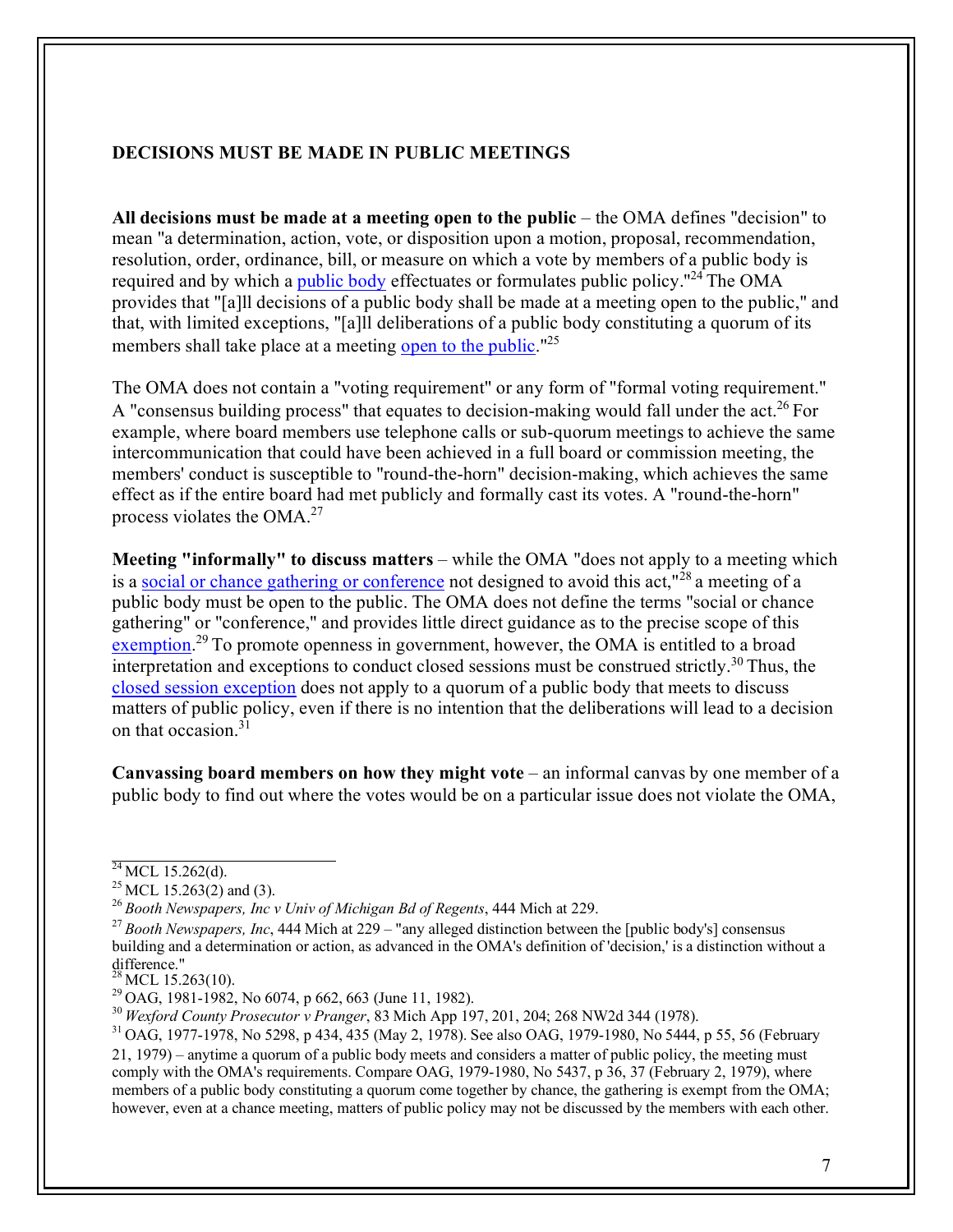so long as no decisions are made during the discussions and the discussions are not a deliberate attempt to the avoid the OMA.<sup>32</sup>

**May a quorum of a board gather outside an open meeting without violating the OMA?** – yes, in some instances. In addition to a purely [social gathering or chance gathering](http://www.ag.state.mi.us/opinion/datafiles/1970s/op05437.htm)<sup>33</sup> that does not involve discussions of public policy among the members of the board, a quorum may accept an invitation to address a *civic organization*,<sup>34</sup> listen to the concerns of a neighborhood organization, or observe demonstrations, if the board doesn't deliberate toward, or make, a [decision.](http://www.ag.state.mi.us/opinion/datafiles/1970s/op05364.htm)<sup>[35](#page-7-3)</sup>

A board quorum also may meet for a workshop, seminar, informational gathering, or professional conference designed to convey, to the conference participants, information about areas of [professional interest c](http://www.ag.state.mi.us/opinion/datafiles/1970s/op05433.htm)ommon to all conference participants.<sup>36</sup> These kinds of meetings involve a conference designed primarily to provide training or background information and involve a relatively broad focus upon issues of general concern, rather than a more limited focus on matters or issues of [particular interest](http://www.ag.state.mi.us/opinion/datafiles/1980s/op06074.htm) to a single public body.<sup>37</sup> However, when gatherings are designed to receive input from officers or employees of the public body, the OMA requires that the gathering be held at a [public meeting.](http://www.ag.state.mi.us/opinion/datafiles/1970s/op05433.htm)<sup>[38](#page-7-6)</sup>

The OMA was not violated when several members of the board of county commissioners attended a public meeting of the county planning committee (which had more than fifty members, two who were county commissioners), which resulted in a quorum of the board being present at the meeting (without the meeting also being noticed as a county commission meeting), so long as the nonmember commissioners did not engage in deliberations or render [decisions.](http://www.ag.state.mi.us/opinion/datafiles/1980s/op06636.htm)<sup>[39](#page-7-7)</sup>

**Advisory committees and the OMA** – the OMA does not apply to committees and subcommittees composed of less than a quorum of the full public body if they "are merely [advisory](http://www.ag.state.mi.us/opinion/datafiles/1990s/op10006.htm) or only capable of making 'recommendations concerning the exercise of governmental authority.'["40](#page-7-8)

Where, on the other hand, a committee or subcommittee is empowered to act on matters in such a fashion as to deprive the full public body of the opportunity to consider a matter, a decision of the committee or subcommittee "is an exercise of governmental authority which effectuates

<span id="page-7-0"></span><sup>&</sup>lt;sup>32</sup> St Aubin v Ishpeming City Council, 197 Mich App 100, 103; 494 NW2d 803 (1992).<br><sup>33</sup> OAG, 1979-1980, No 5437, p 36 (February 2, 1979).<br><sup>34</sup> OAG, 1977-1978, No 5183, p 21, 35 (March 8, 1977).<br><sup>35</sup> OAG, 1977-1978, No 53

<span id="page-7-2"></span><span id="page-7-1"></span>

<span id="page-7-4"></span><span id="page-7-3"></span>

<span id="page-7-6"></span><span id="page-7-5"></span>

<span id="page-7-8"></span>

<span id="page-7-7"></span><sup>39</sup> OAG, 1989-1990, No 6636, p 253 (October 23, 1989), cited with approval in *Ryant v Cleveland Twp*, 239 Mich App 430, 434-435; 608 NW2d 101 (2000) and *Nicholas v Meridian Charter Twp*, 239 Mich App at 531-532. If, however, the noncommittee board members participate in committee deliberations, the OMA would be violated.<br>Nicholas, 239 Mich App at 532.

<sup>&</sup>lt;sup>40</sup> OAG, 1997-1998, No 6935, p 18 (April 2, 1997); OAG No 5183 at p 40.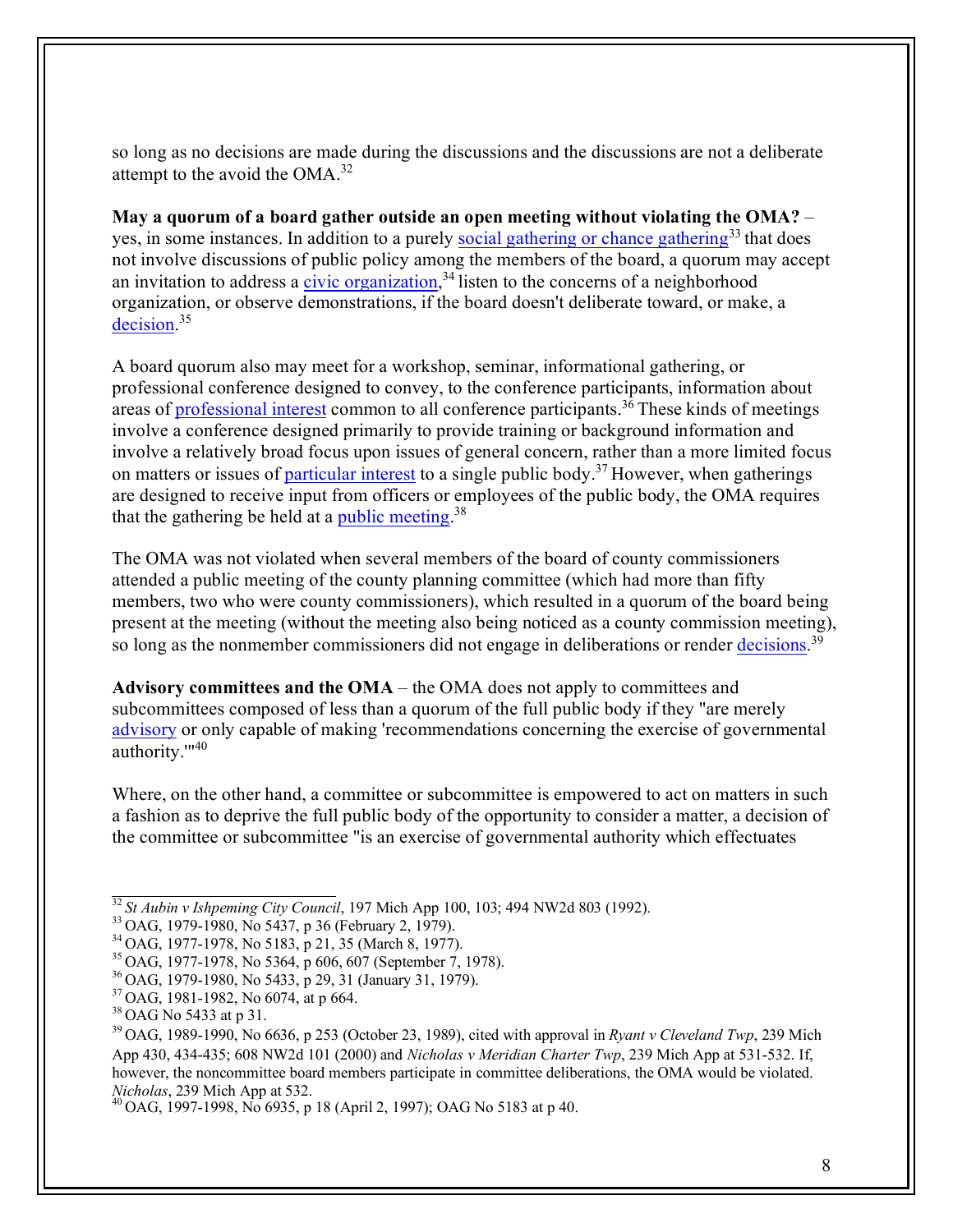public policy" and the committee or subcommittee proceedings are, therefore, subject to the  $OMA.<sup>41</sup>$  $OMA.<sup>41</sup>$  $OMA.<sup>41</sup>$  $OMA.<sup>41</sup>$ 

If a joint meeting of two committees of a board (each with less than a quorum of the board) results in the presence of a quorum of the board, the board must comply in all respects with the OMA and notice of the joint meeting must include the fact that a [quorum](http://www.ag.state.mi.us/opinion/datafiles/1980s/op06636.htm) of the board will be present[.42](#page-8-1)

**Use of e-mail or other electronic communications among board members during an open meeting** – e-mail, texting, or other forms of electronic communications among members of a board or commission during the course of an open meeting that constitutes deliberations toward decision-making or actual decisions violates the OMA, since it is in effect a "closed" session. While the OMA does not require that all votes by a public body must be by roll call, voting requirements under the act are met when a vote is taken by roll call, show of hands, or other method that informs the public of the public official's decision rendered by his or her vote. Thus, the OMA bars the use of e-mail or other electronic communications to conduct a secret ballot at a public meeting, since it would prevent citizens from knowing how members of the public body have <u>voted</u>.<sup>[43](#page-8-2)</sup>

Moreover, the use of electronic communications for discussions or deliberations, which are not, at a minimum, able to be heard by the public in attendance at an open meeting are contrary to the OMA's core purpose – the promotion of openness in government.<sup>44</sup>

Using e-mail to distribute handouts, agenda items, statistical information, or other such material during an open meeting should be permissible under the OMA, particularly when copies of that information are also made available to the public before or during the meeting.

<span id="page-8-0"></span><sup>41</sup>*Schmiedicke v Clare School Bd*, 228 Mich App 259, 261, 263-264; 577 NW2d 706 (1998); *Morrison v East Lansing*, 255 Mich App 505; 660 NW2d 395 (2003); and OAG, 1997-1998, No 7000, p 197 (December 1, 1998) – a committee composed of less than a quorum of a full board is subject to the OMA, if the committee is effectively authorized to determine whether items will or will not be referred for action by the full board, citing OAG, 1977- 1978, No 5222, p 216 (September 1, 1977).<br><sup>42</sup> OAG, 1989-1990, No 6636, at p 254.

<span id="page-8-2"></span><span id="page-8-1"></span>

<sup>&</sup>lt;sup>43</sup> See *Esperance v Chesterfield Twp*, 89 Mich App 456, 464; 280 NW2d 559 (1979) and OAG, 1977-1978, No 5262, p 338 (January 31, 1978).

<span id="page-8-3"></span><sup>44</sup> See *Booth Newspapers, Inc*, 444 Mich at 229; *Schmiedicke*, 228 Mich App at 263, 264; and *Wexford County Prosecutor*, 83 Mich App at 204.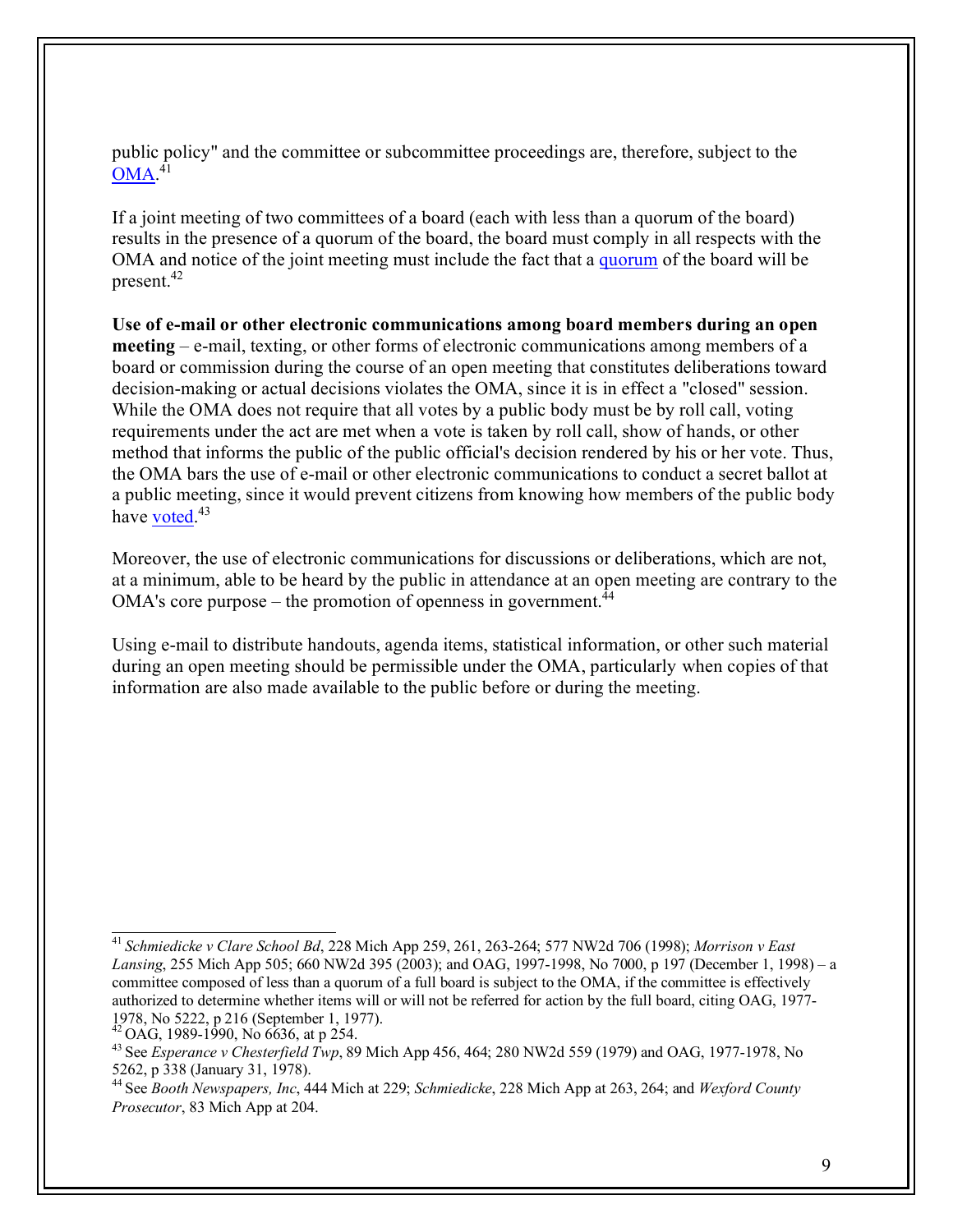# **CLOSED SESSIONS**

**Meeting in closed session** – a public body may meet in a [closed session](http://www.legislature.mi.gov/(S(5ljhvdbiegcifyqvztxtqea0))/mileg.aspx?page=getObject&amp%3Bamp%3BobjectName=mcl-15-268) *only* for one or more of the permitted purposes specified in section 8 of the OMA.<sup>45</sup> The [limited purposes](http://www.legislature.mi.gov/(S(5ljhvdbiegcifyqvztxtqea0))/mileg.aspx?page=getObject&amp%3Bamp%3BobjectName=mcl-15-268) for which closed sessions are permitted include, among others<sup>46</sup>:

(1) To consider the dismissal, suspension, or disciplining of, or to hear complaints or charges brought against, or to consider a periodic personnel evaluation of, a public officer, employee, staff member, or individual agent, *if the named person requests a closed [hearing](http://www.legislature.mi.gov/(S(jqki5vmmf5pvjsfccfbdpu45))/mileg.aspx?page=getObject&amp%3Bamp%3BobjectName=mcl-15-268)*. [47](#page-9-2)

(2) For strategy and negotiation sessions connected with the negotiation of a collective bargaining agreement *if either negotiating party requests a closed [hearing](http://www.legislature.mi.gov/(S(jqki5vmmf5pvjsfccfbdpu45))/mileg.aspx?page=getObject&amp%3Bamp%3BobjectName=mcl-15-268)*. [48](#page-9-3)

(3) To consider the purchase or lease of real property up to the time an option to purchase or lease that [real property](http://www.legislature.mi.gov/(S(jqki5vmmf5pvjsfccfbdpu45))/mileg.aspx?page=getObject&amp%3Bamp%3BobjectName=mcl-15-268) is obtained.<sup>49</sup>

(4) To consult with its attorney regarding trial or settlement strategy in connection with specific pending litigation, *but only if* an **[open meeting](http://www.legislature.mi.gov/(S(jqki5vmmf5pvjsfccfbdpu45))/mileg.aspx?page=getObject&amp%3Bamp%3BobjectName=mcl-15-268)** would have a detrimentalfinancial effect on the litigating or settlement position of the public body.<sup>50</sup>

(5) To review and consider the contents of an application for employment or appointment to a public office *if the candidate requests that the application remain confidential.* However, all [interviews](http://www.legislature.mi.gov/(S(jqki5vmmf5pvjsfccfbdpu45))/mileg.aspx?page=getObject&amp%3Bamp%3BobjectName=mcl-15-268) by a public body for employment or appointment to a public office shall be held in an open meeting pursuant to this act.<sup>[51](#page-9-5)</sup>

<span id="page-9-2"></span>(6) To consider material [exempt](http://www.legislature.mi.gov/(S(jqki5vmmf5pvjsfccfbdpu45))/mileg.aspx?page=getObject&amp%3Bamp%3BobjectName=mcl-15-268) from discussion or disclosure by state or federal statute.<sup>52</sup> But note – a board is not permitted to go into closed session to discuss an attorney's oral opinion, as opposed to a written legal memorandum.<sup>53</sup>

A closed session must be conducted during the course of an open meeting  $-$  section  $2(c)$  of the OMA defines ["closed session"](http://www.legislature.mi.gov/(S(jqki5vmmf5pvjsfccfbdpu45))/mileg.aspx?page=getObject&amp%3Bamp%3BobjectName=mcl-15-262) as "a meeting or part of a meeting of a public body that is

<span id="page-9-0"></span><sup>45</sup> MCL 15.268. OAG, 1977-1978, No 5183, at p 37.

<span id="page-9-1"></span> $46$  The other permissible purposes deal with public primary, secondary, and post-secondary student disciplinary hearings – section 8(b); state legislature party caucuses – section  $8(g)$ ; compliance conferences conducted by the Michigan Department of Community Health – section 8(i); and public university presidential search committee discussions – section 8(j).

<span id="page-9-3"></span>

<span id="page-9-5"></span><span id="page-9-4"></span>

<sup>&</sup>lt;sup>4/</sup> MCL 15.268(a) (Emphasis added.)<br><sup>48</sup> MCL 15.268(c) (Emphasis added.)<br><sup>49</sup> MCL 15.268(d).<br><sup>50</sup> MCL 15.268(e) (Emphasis added.)

<span id="page-9-6"></span>

<sup>&</sup>lt;sup>51</sup> MCL 15.268(f) (Emphasis added.)<br><sup>52</sup> MCL 15.268(h).<br><sup>53</sup> Booth Newspapers, *Inc v Wyoming City Council*, 168 Mich App 459, 467, 469-470; 425 NW2d 695 (1988).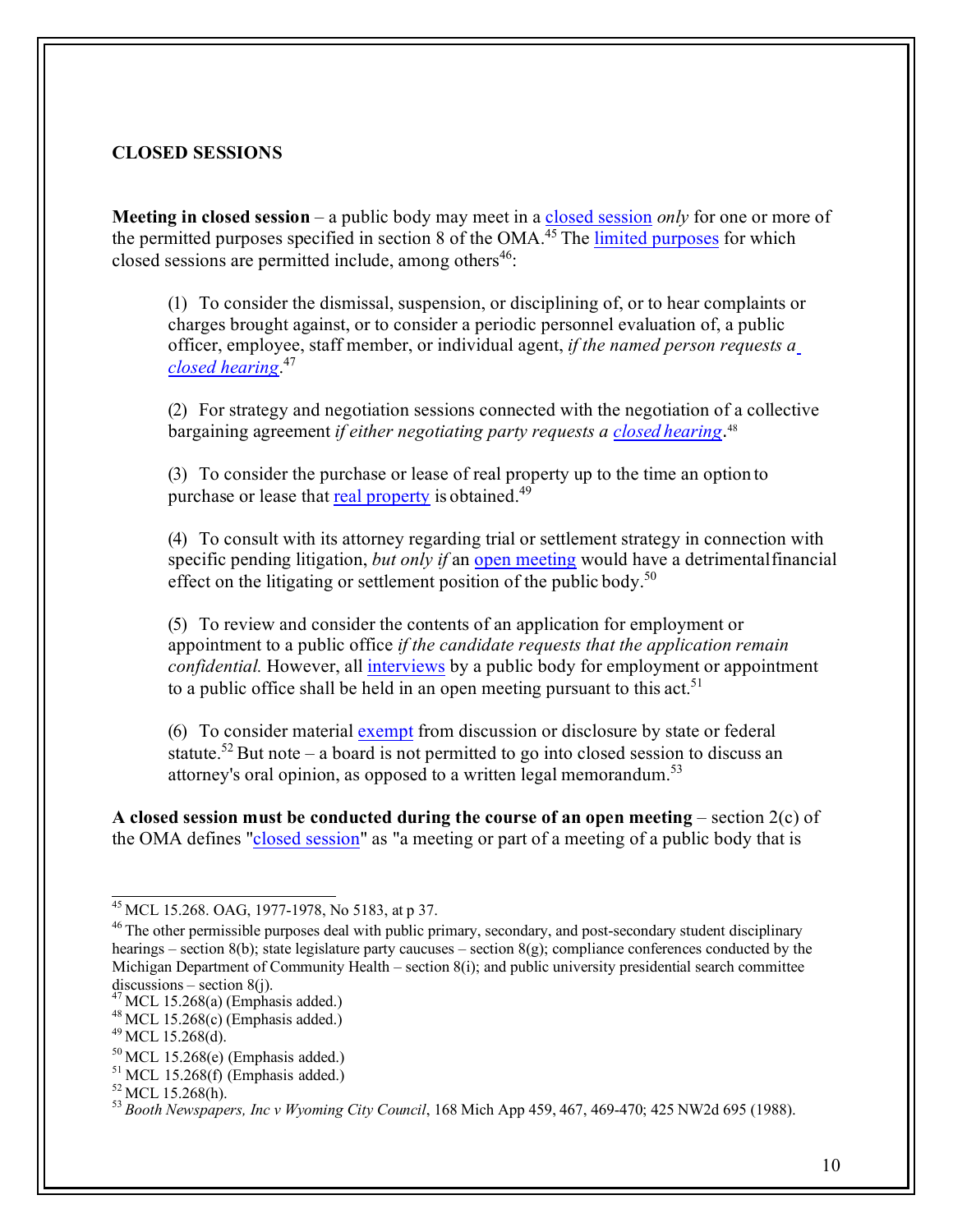closed to the public."<sup>54</sup> Section 9(1) of the OMA provides that the [minutes](http://www.legislature.mi.gov/(S(jqki5vmmf5pvjsfccfbdpu45))/mileg.aspx?page=getObject&amp%3Bamp%3BobjectName=mcl-15-269) of an open meeting must include "the purpose or purposes for which a closed session is held.["55](#page-10-1)

**Going into closed session – section**  $7(1)$  **of the [OMA](http://www.legislature.mi.gov/(S(jqki5vmmf5pvjsfccfbdpu45))/mileg.aspx?page=getObject&amp%3Bamp%3BobjectName=mcl-15-267)<sup>56</sup> sets out the procedure for calling a** closed session:

A 2/3 roll call vote of members elected or appointed and serving is required to call a closed session, except for the closed sessions permitted under section  $8(a)$ ,  $(b)$ ,  $(c)$ ,  $(g)$ ,  $(i)$ , and  $(i)$ . The roll call vote and the purpose or purposes for calling the closed session shall be entered into the minutes of the meeting at which the vote is taken.

Thus, a public body may go into closed session only upon a motion duly made, seconded, and adopted by a  $2/3$  roll call vote of the members appointed and serving<sup>57</sup> during an open meeting for the purpose of (1) considering the purchase or lease of real property, (2) consulting with their attorney, (3) considering an employment application, or (4) considering material exempt from disclosure under state or federal law. A majority vote is sufficient for going into closed session for the other OMA permitted purposes.

We suggest that every motion to go into closed session should cite one or more of the permissible purposes listed in section 8 of the **OMA**.<sup>58</sup> An example of a motion to go into closed session is:

I move that the Board meet in closed session under section  $8(e)$  of the Open Meetings Act, to consult with our attorney regarding trial or settlement strategy in connection with [the name of the specific lawsuit].

Another example is the need to privately discuss with the public body's attorney a memorandum of advice as permitted under section 8(h) of the OMA – "to consider material [exempt](http://www.legislature.mi.gov/(S(jqki5vmmf5pvjsfccfbdpu45))/mileg.aspx?page=getObject&amp%3Bamp%3BobjectName=mcl-15-268) from discussion or disclosure by state or federal statute."<sup>59</sup> The motion should cite section 8(h) of the OMA and the statutory basis for the closed session, such as section  $13(1)(g)$  of the [Freedom of](http://www.legislature.mi.gov/(S(5ljhvdbiegcifyqvztxtqea0))/mileg.aspx?page=getObject&amp%3Bamp%3BobjectName=mcl-15-243) [Information Act,](http://www.legislature.mi.gov/(S(5ljhvdbiegcifyqvztxtqea0))/mileg.aspx?page=getObject&amp%3Bamp%3BobjectName=mcl-15-243) which exempts from public disclosure "[i]nformation or records subject to the attorney-client privilege.["60](#page-10-5)

Leaving a closed session – the OMA is silent as to how to leave a closed session. We suggest that you recommend a motion be made to end the closed session with a majority vote needed for

<span id="page-10-2"></span>

<span id="page-10-1"></span><span id="page-10-0"></span> $54$  MCL 15.262(c).<br>  $55$  MCL 15.269(1).<br>  $56$  MCL 15.267(1).<br>  $57$  And not just those attending the meeting. OAG No 5183 at p 37.<br>  $58$  MCL 15.268.

<span id="page-10-5"></span><span id="page-10-3"></span>

<span id="page-10-4"></span> $59$  MCL 15.268(h). Proper discussion of a written legal opinion at a closed meeting is, with regard to the attorneyclient privilege exemption to the OMA, limited to the meaning of any strictly legal advice presented in the written opinion. *People v Whitney*, 228 Mich App at 245-248.<br><sup>60</sup> MCL 15.243(1)(g).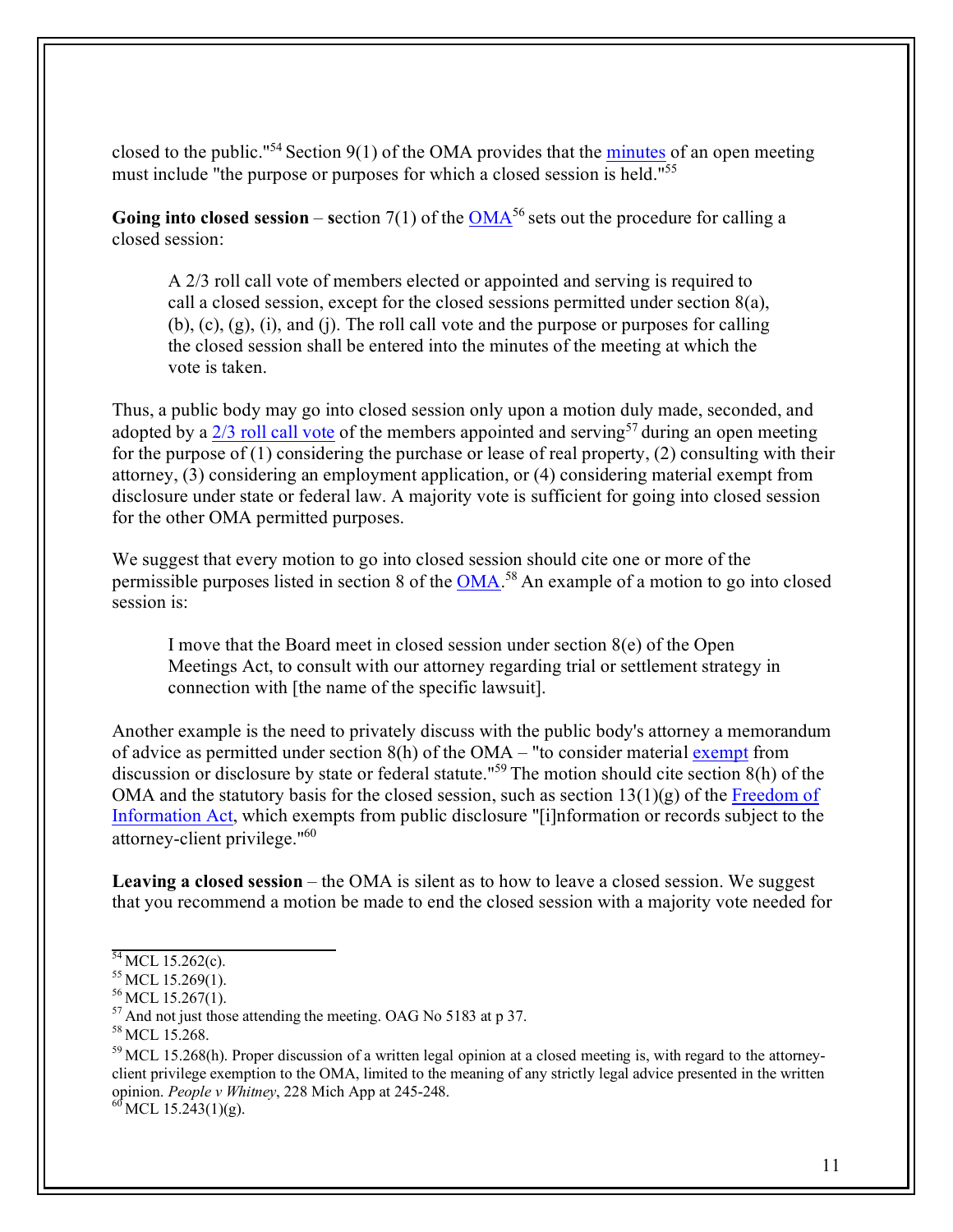approval. Admittedly, this is a decision made in a closed session, but it certainly isn't a decision that "effectuates or formulates public policy."

When the public body has concluded its closed session, the open meeting minutes should state the time the public body reconvened in open session and, of course, any votes on matters discussed in the closed session must occur in an open meeting.

**Decisions must be made during an open meeting, not the closed session – section 3(2) of the** OMA requires that "[a]ll decisions of a public body shall be made at a meeting [open to the](http://www.legislature.mi.gov/(S(5ljhvdbiegcifyqvztxtqea0))/mileg.aspx?page=getObject&amp%3Bamp%3BobjectName=mcl-15-263) [public.](http://www.legislature.mi.gov/(S(5ljhvdbiegcifyqvztxtqea0))/mileg.aspx?page=getObject&amp%3Bamp%3BobjectName=mcl-15-263)["61 S](#page-11-0)ection 2(d) of the OMA defines ["decision"](http://www.legislature.mi.gov/(S(5ljhvdbiegcifyqvztxtqea0))/mileg.aspx?page=getObject&amp%3Bamp%3BobjectName=mcl-15-262) to mean "a determination, action, vote, or disposition upon a motion, proposal, recommendation, resolution, order, ordinance, bill, or measure on which a vote by members of a public body is required and by which a public body effectuates or formulates public policy.["62](#page-11-1)

**Avoid using the terms "closed session" and "executive session" interchangeably** – we suggest that a public body not use the term "executive session" to refer to a "closed session." The term "executive session" does not appear in the OMA, but "closed session" does. "Executive session" is more of a private sector term and is often used to describe a private session of a board of directors, which is not limited as to purpose, where actions can be taken, and no minutes are recorded.

**Staff and others may join the board in a closed session** – a public body may rely upon its officers and employees for [assistance](http://www.ag.state.mi.us/opinion/datafiles/1970s/op05532.htm) when considering matters in a closed session. A public body may also request private citizens to assist, as appropriate, in its consideration[s.](#page-11-2)<sup>63</sup>

**Forcibly excluding persons from a closed session** – a public body may, if necessary, exclude an [unauthorized individual](http://www.ag.state.mi.us/opinion/datafiles/1980s/op06358.htm) who intrudes upon a closed session by either (1) having theindividual forcibly removed by a law enforcement officer, or (2) by recessing and removing the closed session to a new location.<sup>64</sup>

<span id="page-11-0"></span><sup>61</sup> MCL 15.263(2). *St Aubin v Ishpeming City Council*, 197 Mich App at 103. See also, OAG, 1977-1978, No 5262, at p 338-339 – the OMA prohibits a voting procedure at a public meeting which prevents citizens from knowing how members of the public body have voted and OAG, 1979-1980, No 5445, p 57 (February 22, 1979) – a public body may not take final action on any matter during a closed meeting.<br><sup>62</sup> MCL 15.262(d).

<span id="page-11-2"></span><span id="page-11-1"></span><sup>&</sup>lt;sup>63</sup> OAG, 1979-1980, No 5532, p 324 (August 7, 1979).

<sup>64</sup> OAG, 1985-1986, No 6358, p 268 (April 29, 1986), citing *Regents of the Univ of Michigan v Washtenaw County Coalition Against Apartheid*, 97 Mich App 532; 296 NW2d 94 (1980).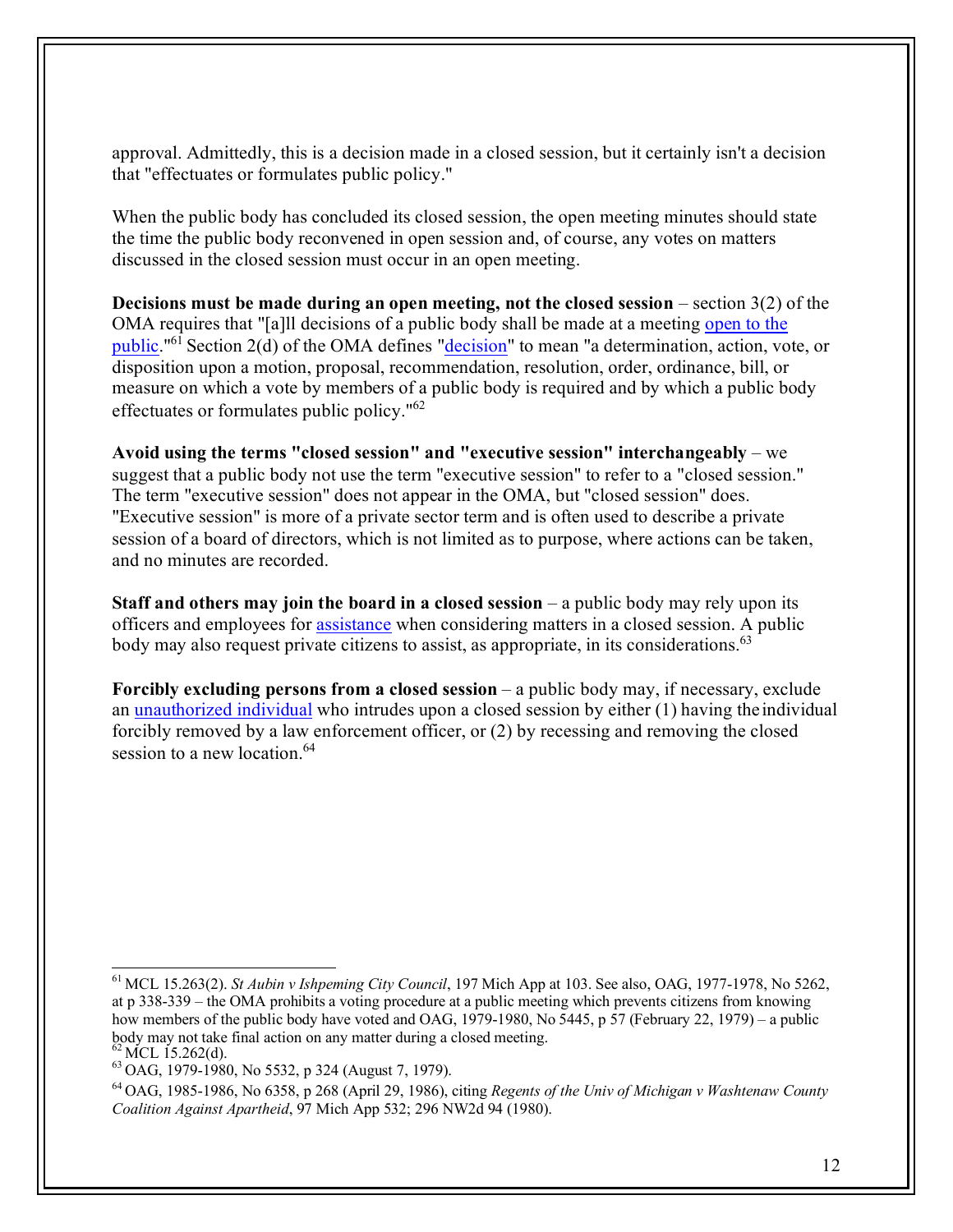# **PUBLIC ATTENDING OPEN MEETINGS**

**Excluding individuals** – no one may be excluded from a meeting otherwise open to the public except for a **breach of the peace** actually committed at the meeting.<sup>[65](#page-12-0)</sup>

**Identifying public attendees** – no one may be required to register or otherwise provide his or her name or other information or otherwise to fulfill a [condition](http://www.legislature.mi.gov/(S(5ljhvdbiegcifyqvztxtqea0))/mileg.aspx?page=getObject&amp%3Bamp%3BobjectName=mcl-15-263) precedent to attend a public meeting.<sup>66</sup>

Building security at the meeting site may cause issues. Members of the public might object, based on the [OMA, t](http://www.legislature.mi.gov/(S(5ljhvdbiegcifyqvztxtqea0))/mileg.aspx?page=getObject&amp%3Bamp%3BobjectName=mcl-15-263)o signing in to gain access to the building where a public meeting is being held.<sup>67</sup> We, therefore, recommend that public bodies meet in facilities or areas not subject to public access restrictions.

If the public body wishes the members of the public to identify themselves at the meeting, we suggest the board chair announce something like this:

The Board would appreciate having the members of the public attending the meeting today identify themselves and mention if they would like the opportunity to speak during the public comment period. However, you do not need to give your name to attend this meeting. When the time comes to introduce yourself and you do not want to do so, just say pass.

Since speaking at the meeting is a step beyond "attending" the public meeting and the OMA provides that a person may address the public body "under rules established and recorded by the public body," the board may establish a [rule](http://www.legislature.mi.gov/(S(5ljhvdbiegcifyqvztxtqea0))/mileg.aspx?page=getObject&amp%3Bamp%3BobjectName=mcl-15-263) requiring individuals to identify themselves if they wish to speak at a meeting.<sup>68</sup>

**Limiting public comment** – a public body may adopt a [rule](http://www.ag.state.mi.us/opinion/datafiles/1970s/op05332.htm) imposing individual time limits for members of the public addressing the public body.<sup>69</sup> In order to carry out its responsibilities, the board can also consider establishing rules allowing the chairperson to encourage groups to designate one or more individuals to speak on their behalf to avoid cumulative comments. But a [rule](http://www.ag.state.mi.us/opinion/datafiles/1970s/op05332.htm) limiting the period of public comment may not be applied in a manner that denies a person the right to address the public body, such as by limiting all public comment to a half-hour period[.70](#page-12-4)

 $^{69}$  OAG, 1977-1978, No 5332, p 536 (July 13, 1978). The rule must be duly adopted and recorded. OAG, 1977-1978. No 5183, at p 34.

<span id="page-12-0"></span> $65$  MCL 15.263(6).

<span id="page-12-1"></span> $66$  MCL 15.263(4).

 $^{67}$  In addition, "[a]ll meetings of a public body ... shall be held in a place available to the general public." MCL 15.263(1).<br><sup>68</sup> MCL 15.263(5). OAG, 1977-1978, No 5183, at p 34.

<span id="page-12-3"></span><span id="page-12-2"></span>

<span id="page-12-4"></span> $70$  OAG No 5332 at p 538.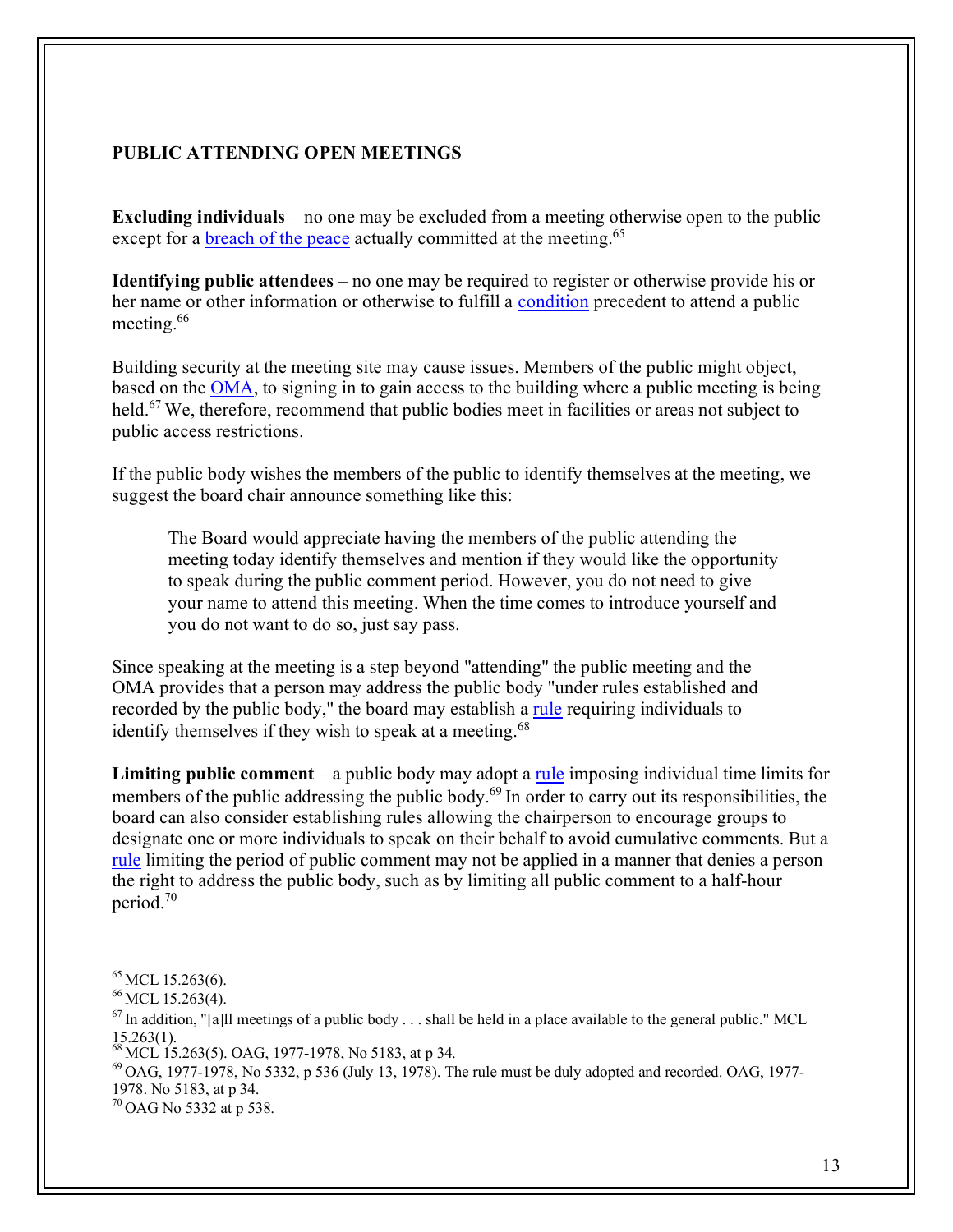**Meeting location** – the [OMA](http://www.ag.state.mi.us/opinion/datafiles/1970s/op05560.htm) only requires that a meeting be held "in a place available to the general public;" it does not dictate that the meeting be held within the geographical limits of the public body's jurisdiction[.71 H](#page-13-0)owever, if a meeting is held so far from the public which it serves that it would be difficult or inconvenient for its citizens to attend, the meeting may not be considered as being held at a place available to the general public. Whenever possible, the meeting should be held within the public body's geographical boundaries.

**Timing of public comment** – a public body has discretion under the OMA when to schedule [public comment](http://www.legislature.mi.gov/(S(trh5hh45jv3nphq4ewd5cvmn))/mileg.aspx?page=getObject&amp%3Bamp%3BobjectName=mcl-15-263) during the meeting.<sup>72</sup> Thus, scheduling public comment at the beginning<sup>73</sup> or the [end](http://www.ag.state.mi.us/opinion/datafiles/1980s/op05716.htm)<sup>74</sup> of the meeting agenda does not violate the OMA. The public has no right to address the [commission](http://www.ag.state.mi.us/opinion/datafiles/1970s/op05310.htm) during its deliberations on a particular matter.<sup>75</sup>

**Taping and broadcasting** – the [right](http://www.legislature.mi.gov/(S(trh5hh45jv3nphq4ewd5cvmn))/mileg.aspx?page=getObject&amp%3Bamp%3BobjectName=mcl-15-263) to attend a public meeting includes the right to tape-record, videotape, broadcast live on radio, and telecast live on television the proceedings of a public body at the public meeting.<sup>76</sup> A board may establish reasonable [regulations](http://www.ag.state.mi.us/opinion/datafiles/1980s/op06499.htm) governing the televising or filming by the electronic media of a hearing open to the public in order to minimize any disruption to the hearing, but it may not prohibit such coverage.<sup>77</sup> And the exercise of the [right](http://www.legislature.mi.gov/(S(trh5hh45jv3nphq4ewd5cvmn))/mileg.aspx?page=getObject&amp%3Bamp%3BobjectName=mcl-15-263) to tape-record, videotape, and broadcast public meetings may not be dependent upon the prior approval of the public body[.78](#page-13-5)

<span id="page-13-2"></span><span id="page-13-0"></span> $^{71}$  OAG, 1979-1980, No 5560, p 386 (September 13, 1979). Of course, local charter provisions or ordinances may impose geographical limits on public body meetings.<br> $^{72}$  MCL 15.263(5).

<span id="page-13-1"></span>

<sup>&</sup>lt;sup>73</sup> Lysogorski v. Bridgeport Charter Twp, 256 Mich App at 302.<br><sup>74</sup> OAG, 1979-1980, No 5716, p 812 (June 4, 1980).<br><sup>75</sup> OAG, 1977-1978, No 5310, p 465, 468 (June 7, 1978).<br><sup>76</sup> MCL 15.263(1).<br><sup>77</sup> OAG, 1987-1988, No 6499

<span id="page-13-3"></span>

<span id="page-13-4"></span>

<span id="page-13-5"></span> $^{78}$  MCL 15.263(1).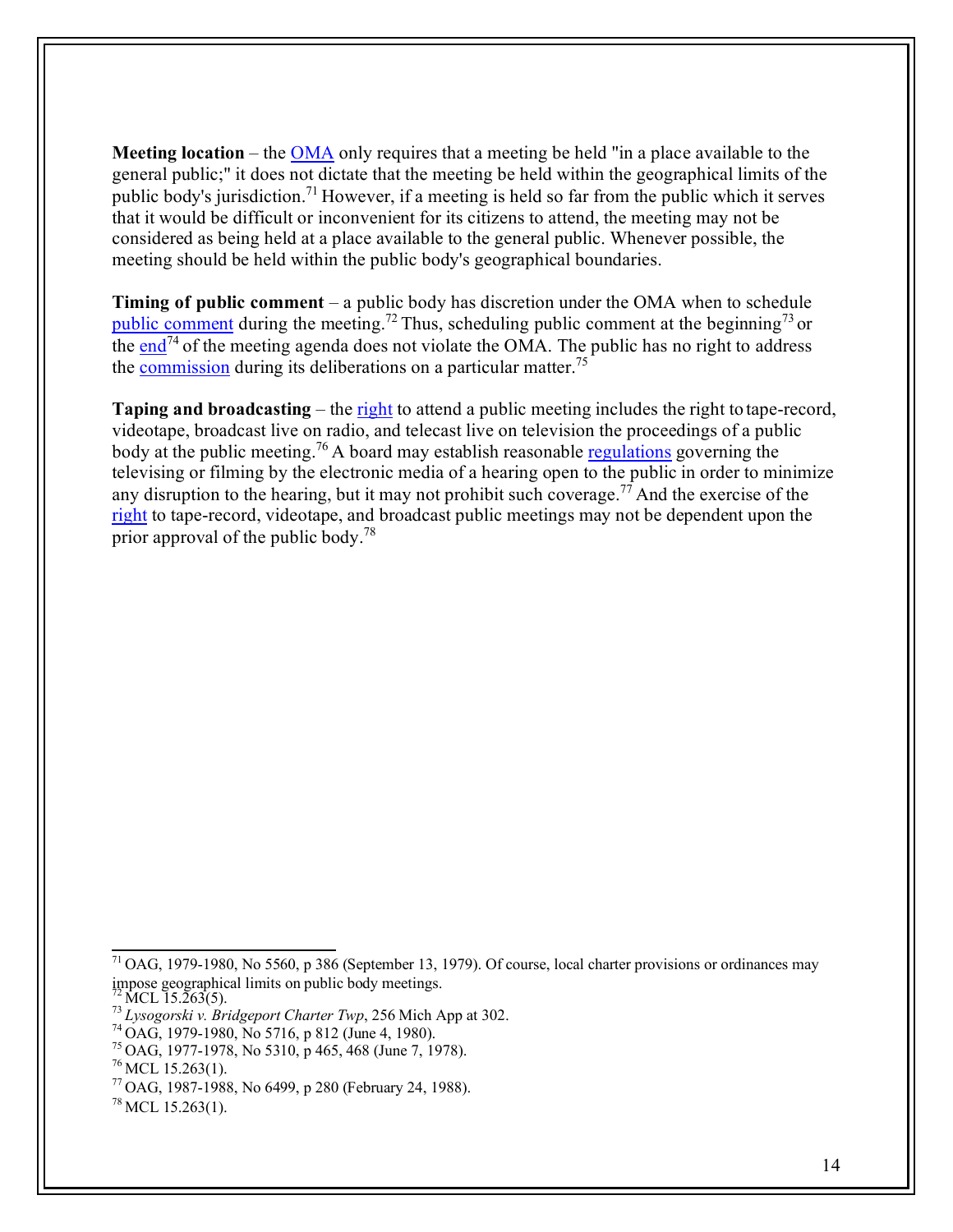#### **MINUTES**

**What must be in the minutes** – at a minimum, the minutes must show the date, time, place, members present, members absent, any decisions made at a meeting open to the public, and the purpose or purposes for which a closed session is held. The [minutes](http://www.legislature.mi.gov/(S(trh5hh45jv3nphq4ewd5cvmn))/mileg.aspx?page=getObject&amp%3Bamp%3BobjectName=mcl-15-269) must include all roll call votes taken at the meeting.<sup>79</sup> The OMA does not prohibit a public body from preparing a more detailed set of minutes of its public meetings if it chooses to do so.<sup>[80](#page-14-1)</sup>

When must the minutes be available – proposed minutes must be made available for public inspection within eight days after the applicable meeting. Approved [minutes](http://www.legislature.mi.gov/(S(trh5hh45jv3nphq4ewd5cvmn))/mileg.aspx?page=getObject&amp%3Bamp%3BobjectName=mcl-15-269) must be made available for public inspection within five days after the public body's approva[l.](#page-14-2)<sup>81</sup>

When must the minutes be approved – at the board's **next meeting**.<sup>82</sup> Corrected minutes must show both the original entry and the correction (for example, using a "strikethrough" word processing feature).

**Closed session minutes** – a separate set of minutes must be taken for closed sessions. While closed session minutes must be approved in an open meeting (with contents of the minutes kept confidential), the board may meet in [closed session](http://www.ag.state.mi.us/opinion/datafiles/1980s/op06365.htm) to consider approving the minutes.<sup>[83](#page-14-3)</sup>

Closed session minutes shall only be disclosed if required by a civil action filed under sections 10, 11, or 13 of the **OMA**.<sup>84</sup> The board secretary may furnish the minutes of a closed session of the body to a board member. A member's [dissemination](http://www.ag.state.mi.us/opinion/datafiles/2000s/op10136.htm) of closed session minutes to the public, however, is a violation of the OMA, and the member risks criminal prosecution and civil penalties[.85 A](#page-14-5)n audiotape of a closed session meeting of a public body is part of the minutes of the session meeting and, thus, must be filed with the clerk of the public body for retention under the OMA[.86](#page-14-5)

Closed session minutes may be [destroyed](http://www.legislature.mi.gov/(S(trh5hh45jv3nphq4ewd5cvmn))/mileg.aspx?page=getObject&amp%3Bamp%3BobjectName=mcl-15-267) one year and one day *after approval of the minutes of the regular meeting at which the closed session occurred*. [87](#page-14-6)

<span id="page-14-6"></span> $87$  MCL 15.267(2).

<span id="page-14-0"></span> $^{79}$  MCL 15.269(1).

<span id="page-14-1"></span><sup>80</sup> Informational letter to Representative Jack Brandenburg from Chief Deputy Attorney General Carol Isaacs dated May 8, 2003.

<span id="page-14-2"></span><sup>&</sup>lt;sup>81</sup> MCL 15.269(3).<br><sup>82</sup> MCL 15.269(1)

<span id="page-14-3"></span><sup>83</sup> OAG, 1985-1986, No 6365, p 288 (June 2, 1986). This, of course, triggers the need for more closed session minutes.

<span id="page-14-4"></span><sup>&</sup>lt;sup>84</sup> MCL 15.270, 15.271, and 15.273; *Local Area Watch v Grand Rapids*, 262 Mich App 136, 143; 683 NW2d 745 (2004); OAG, 1985-1986 No 6353, p 255 (April 11, 1986).

<span id="page-14-5"></span><sup>&</sup>lt;sup>85</sup> OAG, 1999-2000, No 7061, p 144 (August 31, 2000). *86 Kitchen v Ferndale City Council*, 253 Mich App 115; 654 NW2d 918 (2002).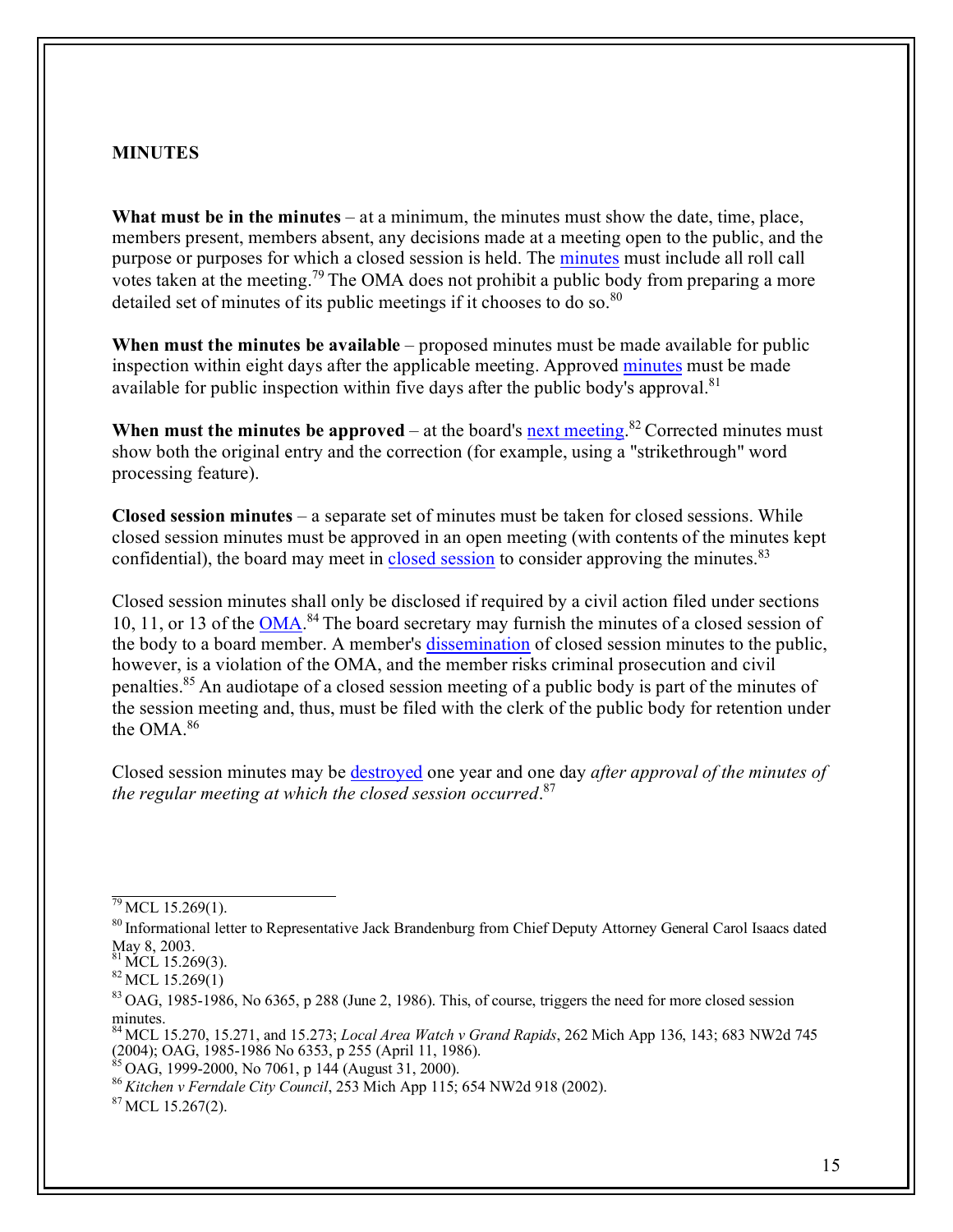**Inadvertent omissions from the minutes** – the OMA does not invalidate a decision due to a simple error in the minutes, such as inadvertently omitting the vote to go into closed session from a meeting's minutes.<sup>[88](#page-15-0)</sup>

<span id="page-15-0"></span><sup>88</sup>*Willis v Deerfield Twp*, 257 Mich App 541, 554; 669 NW2d 279 (2003).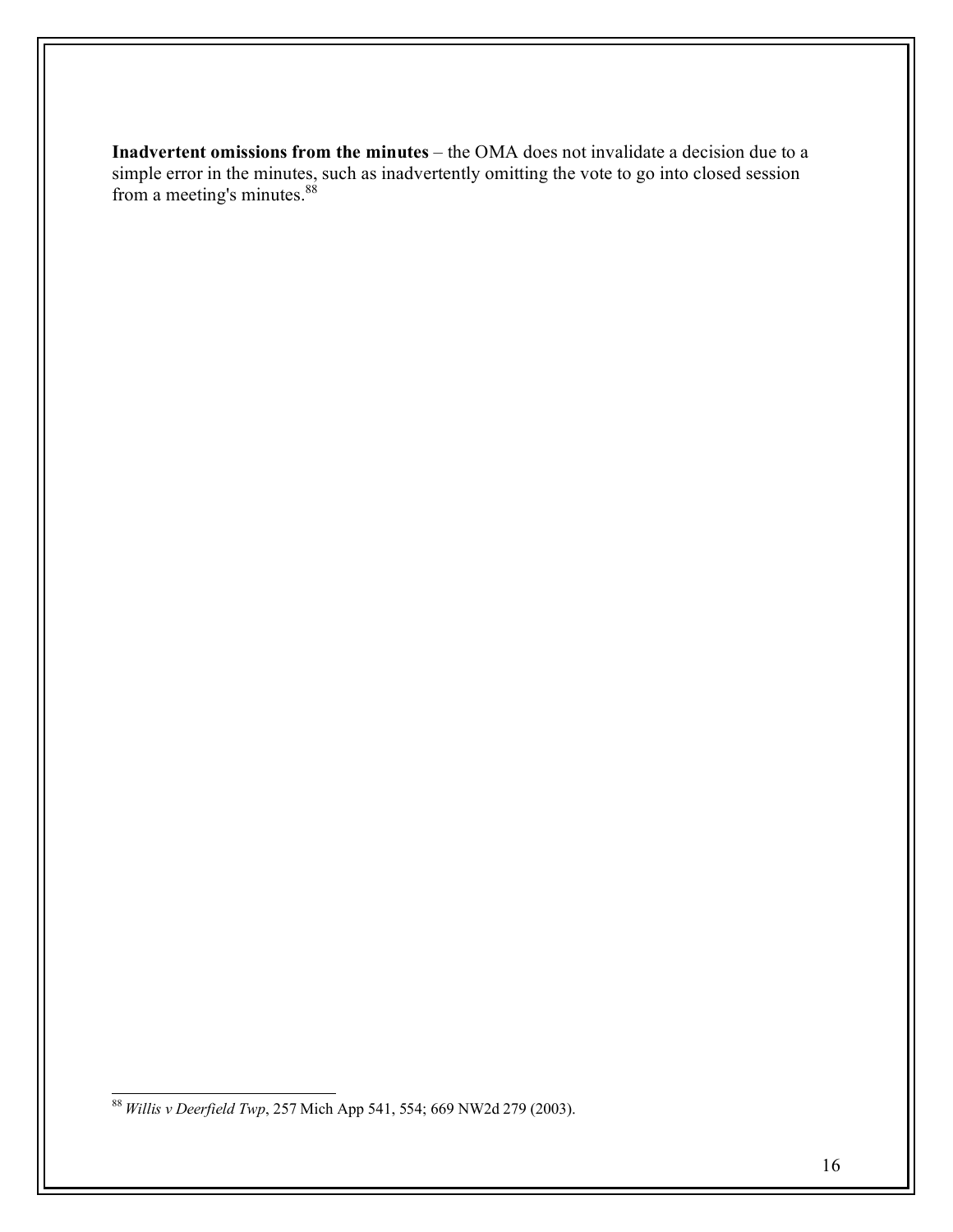# **PARLIAMENTARY PROCEDURES**

**Core principle** – for the actions of a public body to be valid, they must be approved by a [majority vote](http://www.ag.state.mi.us/opinion/datafiles/1980s/op05808.htm) of a quorum, absent a controlling provision to the contrary, at a lawfully convened meeting[.89](#page-16-0)

### **QUORUM**

**Quorum** – is the minimum number of members who must be present for a board to act. Any substantive action taken in the absence of a quorum is invalid. If a public body properly notices the meeting under OMA, but lacks a quorum when it actually convenes, the board members in attendance may receive reports and comments from the public or staff, ask questions, and comment on matters of interest[.90](#page-16-1)

What is the quorum? – look to the statute, charter provision, or ordinance creating the board. On the state level, the Legislature in recent years has taken care to set the board quorum in the statute itself. The statute will often provide that "a majority of the board appointed and serving shall constitute a quorum." For a 15-member board, that means eight would be the quorum, assuming you have 15 members appointed and serving. Without more in the statute, as few as five board members could then decide an issue, since they would be a majority of a [quorum.](http://www.ag.state.mi.us/opinion/datafiles/1970s/op05238.htm)<sup>[91](#page-16-2)</sup> But, be careful, recent statutes often provide that "voting upon action taken by the board shall be conducted by [majority vote](http://www.ag.state.mi.us/opinion/datafiles/1980s/op05808.htm) of the members appointed and serving." In that instance, the board needs at least eight favorable votes to act.<sup>92</sup> The Legislature has a backstop statute, which provides that any provision that gives "joint authority to 3 or more public officers or other persons shall be construed as giving such authority to a majority of such officers or other persons, unless it shall be otherwise expressly declared in the law giving the authority."<sup>93</sup>

**Disqualified members** – a member of a public body who is disqualified due to a [conflict of](http://www.ag.state.mi.us/opinion/datafiles/1980s/op05916.htm) [interest](http://www.ag.state.mi.us/opinion/datafiles/1980s/op05916.htm) may not be counted to establish a quorum to consider that matter.<sup>[94](#page-16-5)</sup>

<span id="page-16-2"></span><span id="page-16-1"></span>

<span id="page-16-0"></span> $89$  OAG, 1979-1980, No 5808, p 1060 (October 30, 1980). Robert's Rules of Order Newly Revised (RRONR) ( $10<sup>th</sup>$ ed.), p 4. We cite to Robert's Rules in this Handbook as a leading guide on parliamentary procedures. This is not to imply that public bodies are, as a general rule, bound by Robert's Rules.<br><sup>90</sup> OAG, 2009-2010, No 7235, p (October 9, 2009).<br><sup>91</sup> See OAG, 1977-1978, No 5238, p 261 (November 2, 1977).<br><sup>92</sup> See OAG, 1979-1980, No 5808, at

<span id="page-16-5"></span><span id="page-16-3"></span>

<span id="page-16-4"></span><sup>93</sup> MCL 8.3c. *Wood v Bd of Trustees of the Policemen and Firemen Retirement System of Detroit*, 108 Mich App 38, 43; 310 NW2d 39 (1981).

 $94$  OAG, 1981-1982, No 5916, p 218 (June 8, 1981). But see MCL 15.342a, which provides a procedure for disqualified public officials to vote in some limited circumstances where a quorum is otherwise lacking for a public body to conduct business.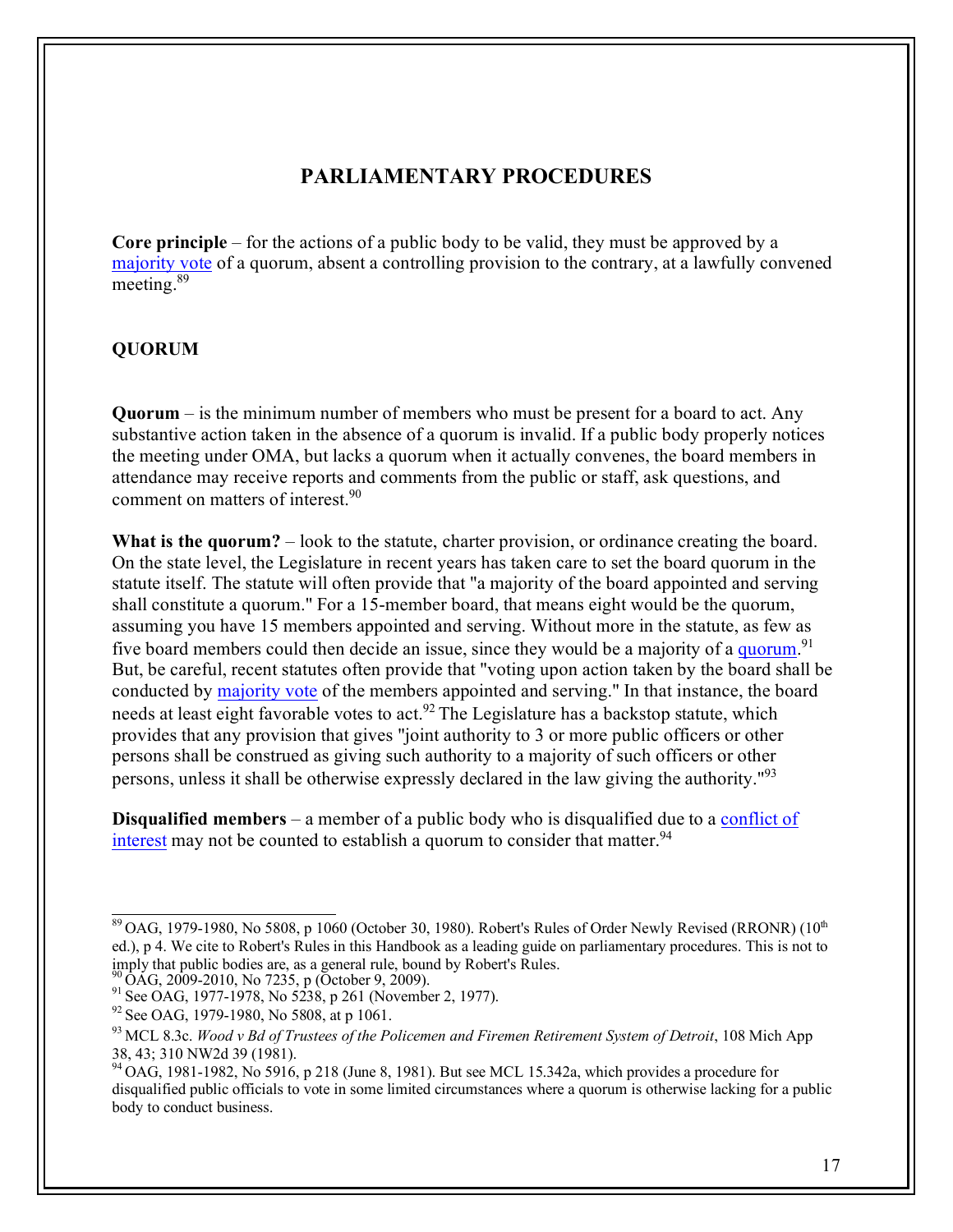Losing a quorum – even if a meeting begins with a quorum present, the board loses its right to conduct substantive action whenever the attendance of its members falls below the necessary quorum[.95](#page-17-0)

**Resigned members** – the common law rule in Michigan is that a public officer's resignation is not effective until it has been accepted by the appointing authority (who, at the state level, is usually the governor). Acceptance of the [resignation](http://www.ag.state.mi.us/opinion/datafiles/1980s/op06405.htm) may be manifested by formal acceptance or by the appointment of a successor.<sup>96</sup> Thus, until a resignation is formally accepted or a successor appointed, the resigning member must be considered "appointed and serving," be counted for quorum purposes, and be permitted to vote.

<span id="page-17-0"></span>95 RRONR (10<sup>th</sup> ed.), p 337-338.

<span id="page-17-1"></span><sup>96</sup> OAG, 1985-1986, No 6405, p 429, 430 (December 9, 1986), citing *Clark v Detroit Bd of Education*, 112 Mich 656; 71 NW 177 (1897).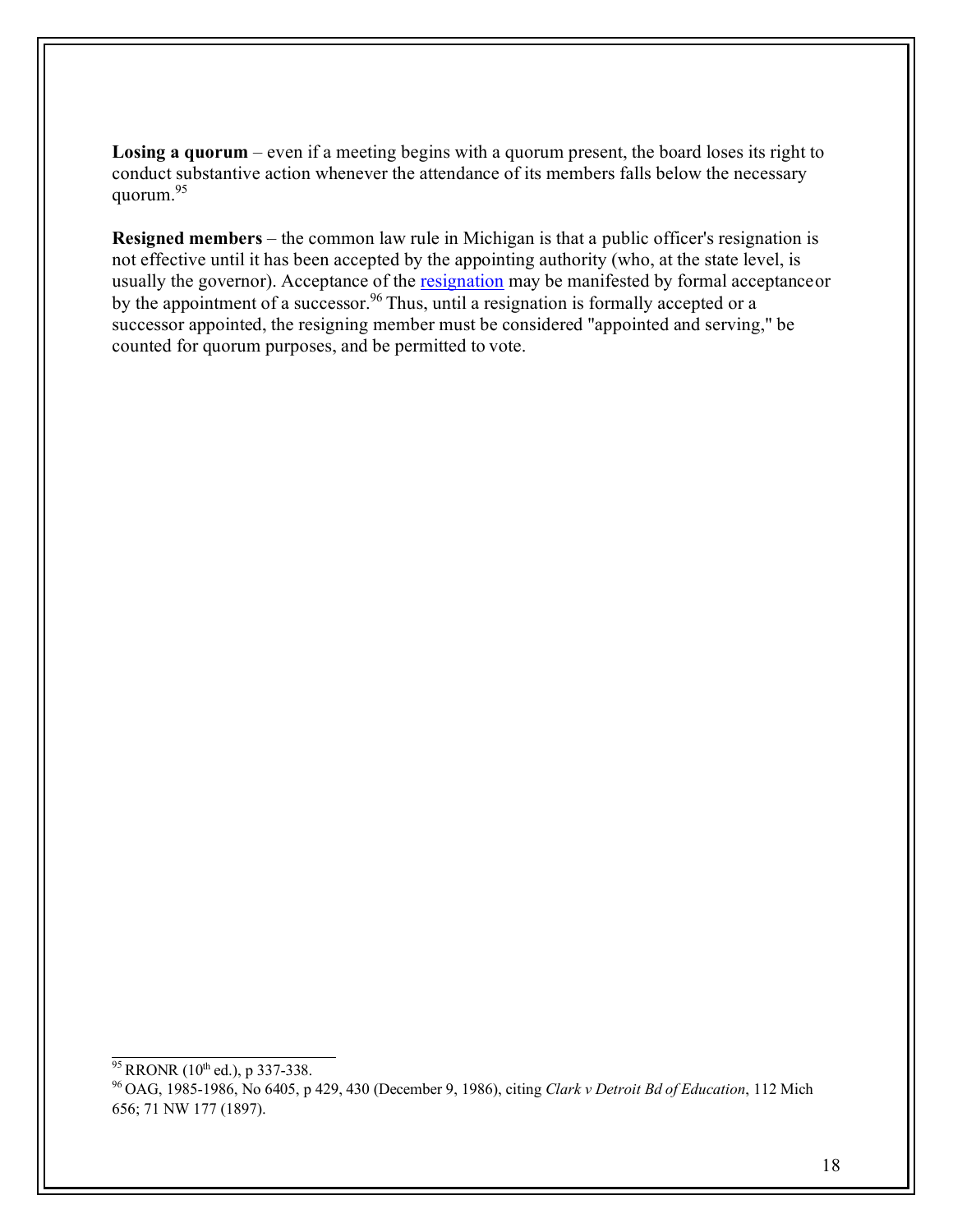### **VOTING**

**Abstain** – means to refuse to vote. Thus, a board member does not "vote" to abstain. If a vote requires a majority or a certain percentage of the members present for approval, an abstention has the same effect as a "no" vote.  $97$ 

**Adjourning the meeting** - a presiding officer cannot arbitrarily adjourn a meeting without first calling for a vote of the members present.<sup>98</sup>

**Chairperson voting** – perhaps as a spillover from the well-known constitutional rule that the vice president can only vote to break a tie in the United States Senate<sup>99</sup> or that a legislative presiding officer usually refrains from voting unless his or her vote affects the result,<sup>100</sup> some believe that a board's presiding officer (usually, the chairperson) can only vote to break a tie. However, absent a contrary controlling provision, all board members may [vote](http://www.ag.state.mi.us/opinion/datafiles/1980s/op06054.htm) on any matter coming before a board.<sup>101</sup> A board's presiding officer can't vote on a motion and then, if the vote is tied, vote to break the tie unless explicitly authorized by law.<sup>102</sup>

**Expired-term members** – look first to the statute, charter provision, or ordinance creating the public body. Many statutes provide that "a member shall serve until a successor is appointed." Absent a contrary controlling provision, the general rule is that a public officer holding over after his or her term expires may [continue](http://www.ag.state.mi.us/opinion/datafiles/1970s/op05606.htm) to act until a successor is appointed and qualified.<sup>103</sup>

**Imposing a greater voting requirement** – where the Legislature has required only a majority vote to act, public bodies can't impose a greater voting requirement, such as requiring a twothirds vote of its members to [alter](http://www.ag.state.mi.us/opinion/datafiles/1980s/op05738.htm) certain policies or bylaws.<sup>104</sup>

**Majority** – means simply "more than half.["105 T](#page-18-5)hus, on a 15-member board, eight members constitute a majority.

<span id="page-18-4"></span>104 OAG, 1979-1980, No 5738, p 870 (July 14, 1980). OAG, 2001-2002, No 7081, p 27 (April 17, 2001), citing *Wagner v Ypsilanti Village Clerk*, 302 Mich 636; 5 NW2d 513 (1942).

<span id="page-18-5"></span> $105$  RRONR (10<sup>th</sup> ed.), p 387.

<span id="page-18-1"></span>

<span id="page-18-2"></span>

<span id="page-18-0"></span><sup>&</sup>lt;sup>97</sup> RRONR (10<sup>th</sup> ed.), p 390-395.<br><sup>98</sup> Dingwall v Detroit Common Council, 82 Mich 568, 571; 46 NW 938 (1890),<br><sup>99</sup> US Const, art I, §3.<br><sup>100</sup> RRONR (10<sup>th</sup> ed.), p 392-393 – an assembly's presiding officer can break or

<span id="page-18-3"></span>

<sup>103</sup> OAG, 1979-1980, No 5606, p 493 (December 13, 1979), citing *Greyhound Corp v Public Service Comm*, 360 Mich 578, 589-590; 104 NW2d 395 (1960). See also, *Cantwell v City of Southfield*, 95 Mich App 375; 290 NW2d 151 (1980).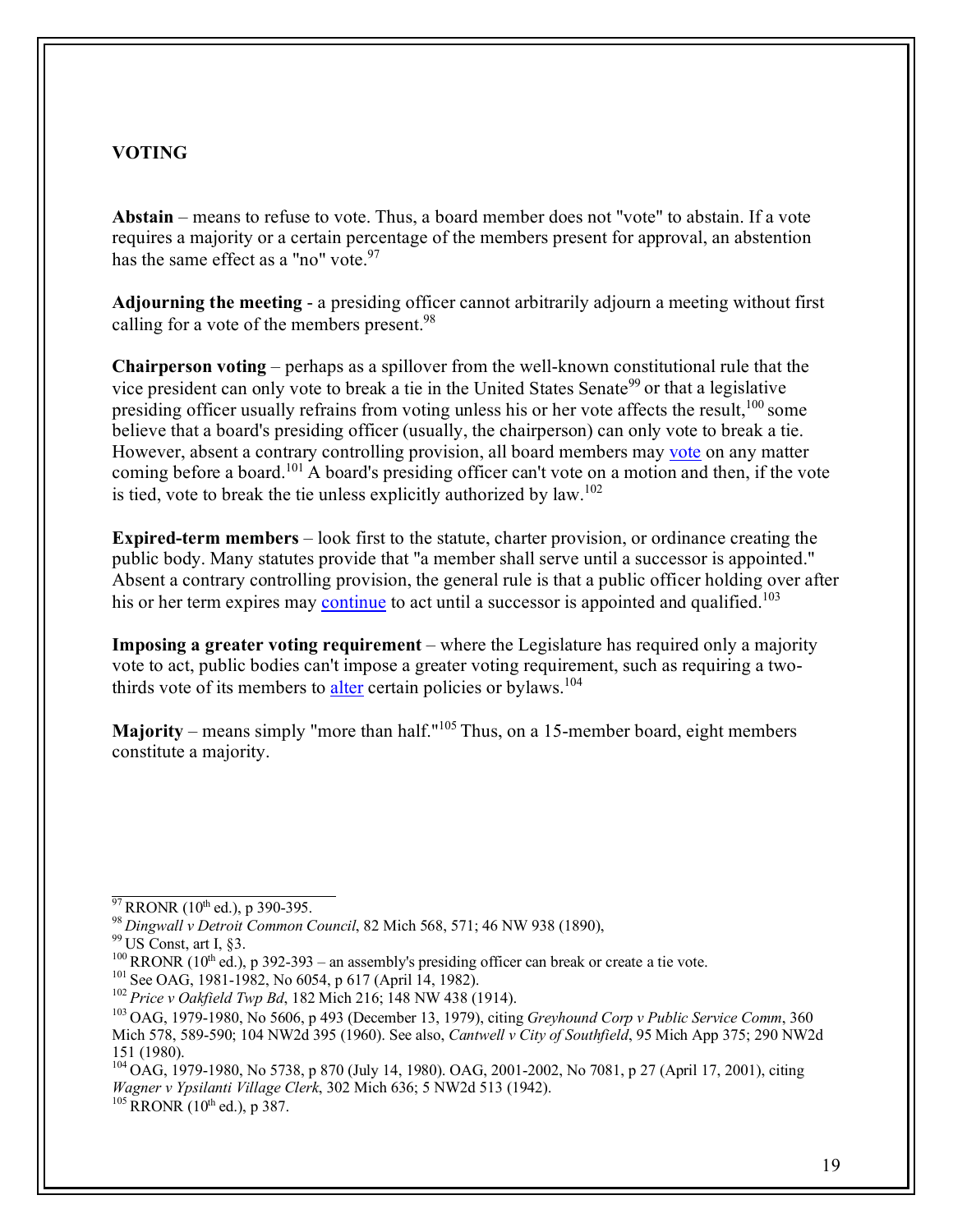**Proxy voting** – the OMA requires that the deliberation and formulation of decisions effectuating public policy be conducted at open meetings.<sup>106</sup> Voting by proxy effectively forecloses any involvement by the absent board member in the board's public discussion and deliberations before the board votes on a matter effectuating public policy.<sup>107</sup> Without explicit statutory authority, this [practice](http://www.ag.state.mi.us/opinion/datafiles/2000s/op10304.htm) is not allowed.<sup>108</sup>

**Roll call vote** – there is no bright line rule for conducting a roll call vote.<sup>109</sup> We suggest some rules of thumb. When a voice vote reveals a divided vote on the board (i.e., more than one no vote), a roll call vote should be conducted to remove doubt about the vote's count. When the board is acting on matters of significance, such as, contracts of substantial size or decisions that will have multi-year impacts, a roll call vote is the best choice.

**Round-robin voting** – means approval for an action outside of a public meeting by passing around a sign-off sheet. This practice has its roots in the legislative committee practice of passin[g](http://www.ag.state.mi.us/opinion/datafiles/1970s/op05222.htm) [around a tally sheet to gain approval for discharging a bill without a committee meeting. "Round](http://www.ag.state.mi.us/opinion/datafiles/1970s/op05222.htm)[robining" defeats the public's right to be present and observe the manner in which the body's](http://www.ag.state.mi.us/opinion/datafiles/1970s/op05222.htm) decisions are made and violates the letter and the spirit of the OMA.<sup>110</sup>

**Rule of necessity** – if a state agency's involvement in prior administrative [or j](#page-19-4)udicial proceedings involving a party could require recusal of all of its board members or enough of them to prevent a quorum from assembling, the common law rule of necessity precludes recusing all members, if the disqualification would leave the agency unable to adjudicate a question.<sup>111</sup> But the rule of necessity may not be applied to allow members of a public body to vote on matters that could benefit their <u>private employer</u>.<sup>112</sup>

<span id="page-19-1"></span><span id="page-19-0"></span><sup>106</sup>*Esperance v Chesterfield Twp*, 89 Mich App at 464, quoting *Wexford County Prosecutor v Prange*r, 83 Mich App 197; 268 NW2d 344 (1978).

<sup>107</sup> Robert's Rules concur: "Ordinarily it [proxy voting] should neither be allowed nor required, because proxy voting is incompatible with the essential characteristics of a deliberative assembly in which membership is individual, personal, and nontransferable." RRONR  $(10<sup>th</sup>$  ed.), p 414. The Michigan House and Senate do not allow proxy voting for their members.

<span id="page-19-2"></span><sup>108</sup> OAG, 2009-2010, No 7227, p (March 19, 2009). OAG, 1993-1994, No 6828, p 212 (December 22, 1994), citing *Dingwall*, 82 Mich at 571, where the city council counted and recorded the vote of absent members in appointing election inspectors. The Michigan Supreme Court rejected these appointments, ruling that "the counting of absent members and recording them as voting in the affirmative on all questions, was also an inexcusable outrage."

<span id="page-19-4"></span><span id="page-19-3"></span><sup>&</sup>lt;sup>109</sup> "The fact that the Open Meetings Act prohibits secret balloting does not mean that all votes must be roll call votes." *Esperance v Chesterfield Twp*, 89 Mich App at 464 n 9. The OMA does provide that votes to go into closed session must be by roll call. MCL 15.267.

<sup>&</sup>lt;sup>110</sup> OAG, 1977-1978, No 5222, at p 218. See also, *Booth Newspapers*, 444 Mich at 229, which concluded that "round-the-horn" deliberations can constitute decisions under the OMA.

<sup>&</sup>lt;sup>111</sup> Champion's Auto Ferry, Inc v Michigan Public Service Comm, 231 Mich App 699; 588 NW2d 153 (1998). The Court noted that the PSC members did not have any personal financial interest in the matter. *Id.* at 708-709.

<sup>&</sup>lt;sup>112</sup> OAG, 1981-1982, No 6005, p 439, 446 (November 2, 1981). After OAG No 6005 was issued, the Legislature amended section 2a of 1973 PA 196, MCL 15.342a, to provide a procedure for voting by public officials in some limited circumstances where a quorum is otherwise lacking for a public entity to conduct business.